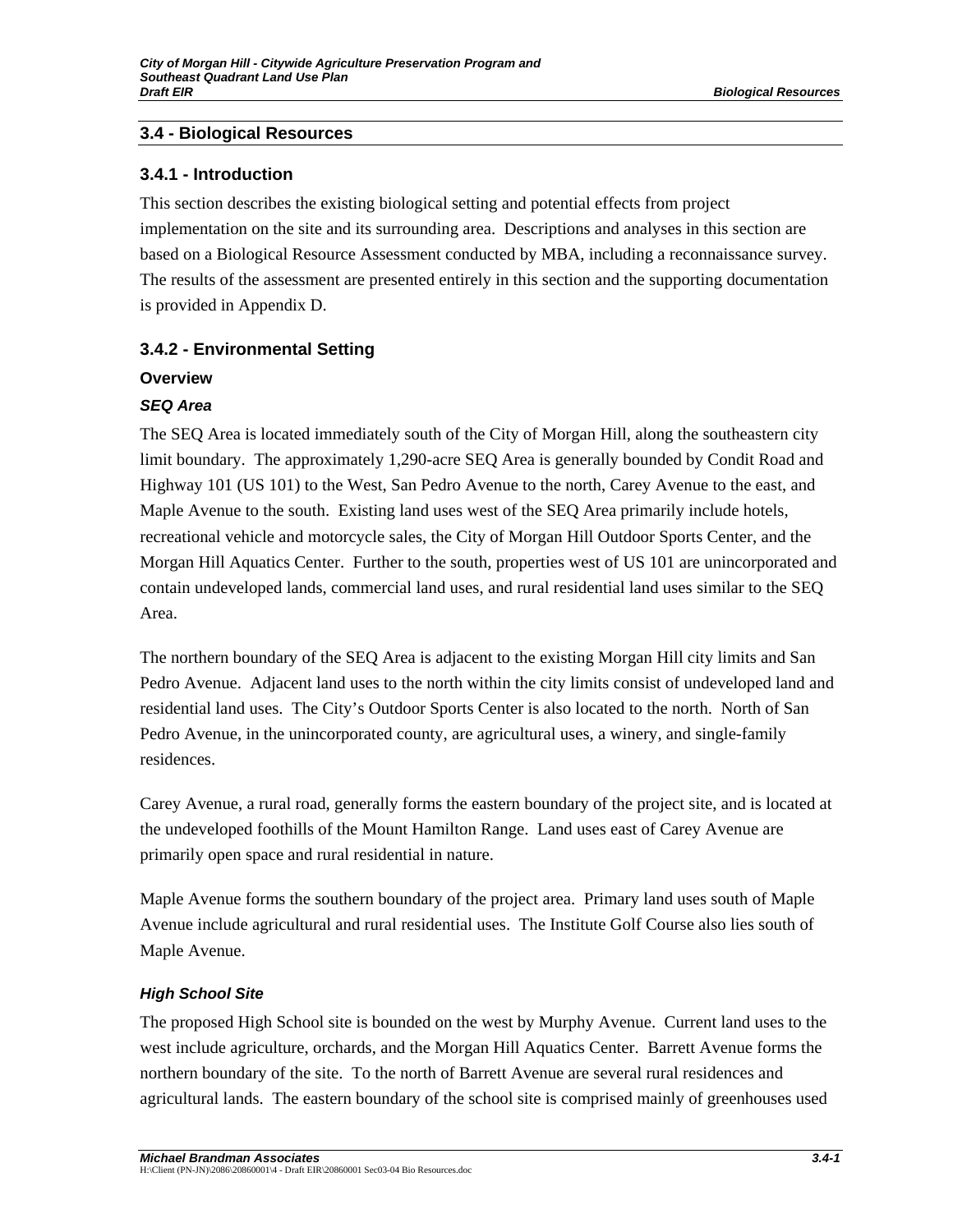for growing flowers and vegetables, as well as the associated offices and employee residences. The southern boundary of the school site is Tennant Avenue. Several rural residences and agricultural lands occur to the south of Tennant Avenue.

## **Soils**

## *SEQ Area*

The SEQ project area is underlain by 12 soil mapping units, described in Table 3.4-1 and shown in Exhibit 3.2-2. Four of these soils are hydric; however, none are serpentine.

| <b>Soil Mapping Unit</b>                              | <b>Drainage/Permeability</b>                                       | <b>Hydric</b>  |
|-------------------------------------------------------|--------------------------------------------------------------------|----------------|
| Arbuckle gravely loam (0–2% slopes)                   | Well drained/moderately to slow permeability                       | N <sub>0</sub> |
| Azule clay loam                                       | Well drained/slow permeability                                     | N <sub>0</sub> |
| Clear Lake clay                                       | Poorly drained/slow to very slow permeability                      | Yes            |
| Cortina very gravelly loam                            | Somewhat excessively drained/rapid permeability                    | Yes            |
| Cropley clay (0–2% slopes)                            | Moderately to well drained/sow permeability                        | Yes            |
| Cropley clay $(2-9\% \text{ slopes})$                 | Moderately to well drained/slow permeability                       | N <sub>0</sub> |
| Hillgate silt loam                                    | Moderately to well drained/very slow to slow<br>permeability       | N <sub>0</sub> |
| Pleasanton loam                                       | Well to moderately drained/saturated hydraulic<br>conductivity low | N <sub>0</sub> |
| Pleasanton gravelly loam                              | Well to moderately drained/saturated hydraulic<br>conductivity low | N <sub>0</sub> |
| Rincon clay loam $(0-2\%$ slopes)                     | Well drained/slow permeability                                     | N <sub>0</sub> |
| Rincon clay loam (2–9% slopes)                        | Well drained/slow permeability                                     | N <sub>0</sub> |
| San Ysidro loam (0-2% slopes)                         | Moderately well drained/very slow permeability                     | Yes            |
| Source: Natural Resources Conservation Service, 2011. |                                                                    |                |

The SEQ and its surrounding area are found within a Mediterranean climate with dry hot summers and cool wet winters. Temperatures in the Morgan Hill area range from an average high of 88.1 degrees Fahrenheit (°F) in July to an average low of 37.0°F in December. Rainfall averages 20.96 inches annually, most of which falls between October and March. Nearly all precipitation falls in the form of rain. Stormwater runoff readily infiltrates the soils of the SEQ, and when field capacities are reached, gravitational flows enter Tennant, Foothill, and Maple Creeks.

## *High School Site*

Exhibit 3.2-2 provides the soils mapping for the proposed High School site. As shown in the exhibit, the High School site soils consist primarily of Arbuckle gravelly loam and a small portion of the northwestern corner consists of San Ysidro Loam.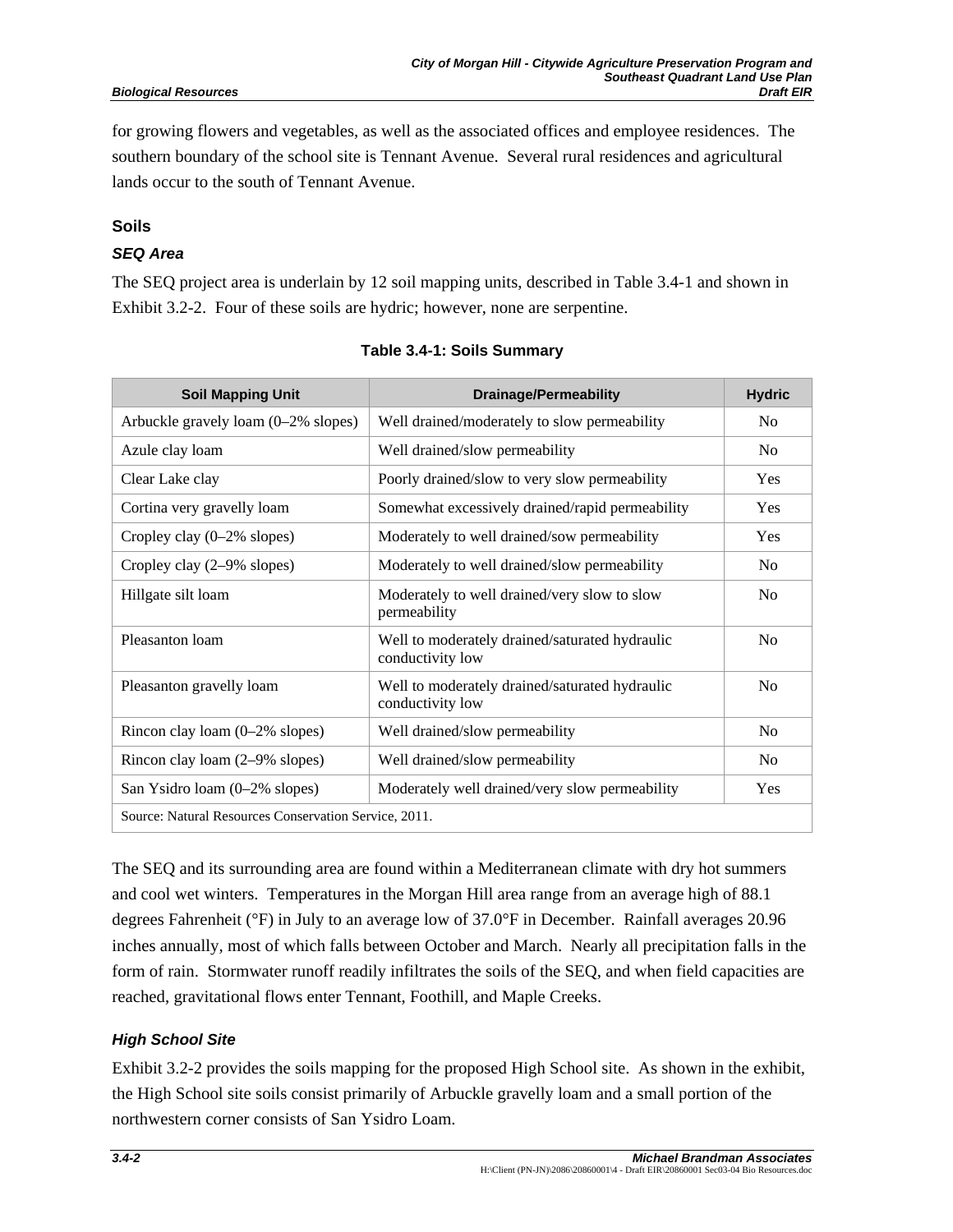## **Current Land Uses**

## *SEQ Area*

The acreages of the various land uses that currently comprise the SEQ Area can be found in Table 3.4-2.

| <b>Land Use Type</b>                                                             | Acreage |
|----------------------------------------------------------------------------------|---------|
| Agricultural (Row Crops)                                                         | 976     |
| Grassland                                                                        | 12      |
| Orchard                                                                          | 10      |
| Riparian                                                                         | 18      |
| Vineyard                                                                         | 10      |
| Orchard/Residential                                                              | 76      |
| Low Density Residential                                                          | 117     |
| Residential                                                                      | 71      |
| Residential/Commercial                                                           | 10      |
| Note:<br>Acreages are approximate.<br>Source: Michael Brandman Associates, 2011. |         |

**Table 3.4-2: Land Use Types and Associates Acreages** 

## *High School Site*

The 38-acre High School site contains agricultural row crops, three rural residences, and ornamental vegetation.

## **Vegetation and Wildlife**

## *SEQ Area and High School Site*

Much of the vegetation throughout the SEQ Area consists of various row crops including but not limited to oats, strawberries, and corn; orchard trees; and landscape trees and shrubs associated with residences. The natural vegetation in the MHPA is comprised mainly of ruderal species such as slender oat (*Avena barbata*), mustard (*Brassica* sp.), ripgut brome (*Bromus diandrus*), Italian thistle (*Carduus pycnocephalus*), pineapple weed (*Chamomilla suaveolens*), field bindweed (*Convolvulus arvensis*), foxtail (*Hordeum murinum*), cheeseweed (*Malva parviflora*), bristly oxtongue (*Picris echioides*), English plantain (*Plantago lanceolata*), and wild radish (*Raphanus sativus*). The landscape is dotted with the occasional coast live oak (*Quercus agrifolia*) and valley oak (*Q. lobata*).

Amphibians and reptiles that could or do occur in the upland areas of the site include Pacific chorus frog (*Hyla regilla*), western fence lizard (*Sceloporus occidentalis*) [observed], gopher snake (*Pituophis catenifer*), and western rattlesnake (*Crotalus viridis*).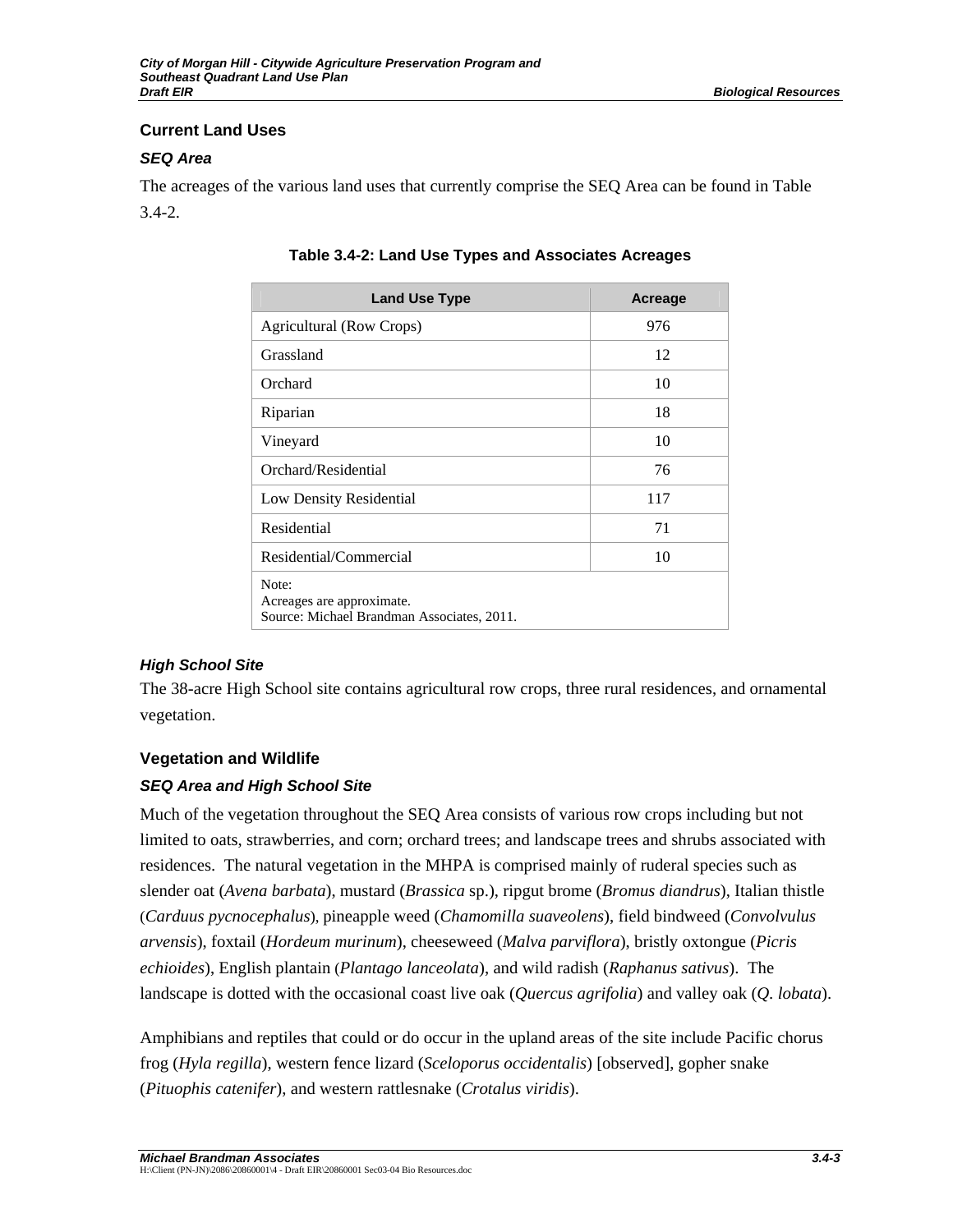Avian species that do or likely occur in the upland areas of the site include turkey vulture (*Cathartes aura*)[observed], white-tailed kite (*Elanus leucurus*), northern harrier (*Circus cyaneus*), red-tailed hawk (*Buteo jamaicensis*), American kestrel (*Falco sparverius*), killdeer (*Charadrius vociferus*) [observed], rock dove (*Columba livia*) [observed], mourning dove (*Zenaida macroura*) [observed], barn owl (*Tyto alba*), great horned owl (*Bubo virginianus*), Anna's hummingbird (*Calypte anna*), acorn woodpecker (M*elanerpes formicivorus*) [observed], Nuttall's woodpecker (*Picoides nuttallii*), black phoebe (*Sayornis nigricans*), loggerhead shrike (*Lanius ludovicianus*) [observed], scrub jay (*Aphelocoma californica*) [observed], American crow (*Corvus brachyrhynchos*), swallows, American robin (*Turdus migratorius*), northern mockingbird (*Mimus polyglottos*) [observed], European starling (*Sturnus vulgaris*), sparrows, red-winged blackbird (*Agelaius phoeniceus*) [observed], western meadowlark (*Sturnella neglecta*), Brewer's blackbird (*Euphagus cyanocephalus*) [observed], and house finch (*Carpodacus mexicanus*) [observed]. Other avian species are likely to visit the site during annual migration. While the SEQ Area supports suitable habitat for burrowing owls (*Athene cunicularia*), none have been observed anywhere within Morgan Hill in the past several years.

Mammalian species that do or likely occur in the upland areas of the site include the following: opossum (*Didelphis virginiana*), Brazilian free-tailed bat (*Tadarida brasiliensis*), desert cottontail (*Sylvilagus audubonii*), black-tailed jackrabbit (*Lepus californicus*), California ground squirrel (*Spermophilus beecheyi*), Botta's pocket gopher (*Thomomys bottae*), house mouse (*Mus musculus*), California vole (*Microtus californicus*), coyote (*Canis latrans*), raccoon (*Procyon lotor*), striped skunk (*Mephitis mephitis*), and mule deer (*Odeocoileus hemionus*).

In addition to the upland species listed above, wet areas associated with Tennant Creek supported California blackberry (*Rubus ursinus*), elderberry (*Sambucas mexicanus*), willow (*Salix* sp.), tule (*Schoenoplectus acutus* var. *occidentalis*) and milk thistle (*Silybum marianum*). One area (southeast corner of Hill and Barrett) had spearmint (*Mentha spicata*) growing in the drainage, although these plants were recruits from mint growing in greenhouses adjacent to the drainage.

Amphibians and reptiles that do or could potentially occur in wet areas of the site include California tiger salamander (*Ambystoma californiense*), ensatina (*Ensatina eschscholtzii*), western toad (*Bufo boreas*), Pacific chorus frog, California red-legged frog (*Rana draytonii*), Pacific pond turtle (*Actinemys marmorata*), and common garter snake (*Thamnophis sirtalis*). None of these species were observed during the reconnaissance survey conducted for the site.

# **Vegetation Communities and Wildlife Habitats (SEQ Area and High School Site)**  *Non-Sensitive Biological Communities*

Non-sensitive biological communities in the SEQ Area include non-native annual grassland, which typically occurs in open areas of valley sand foothills throughout California, usually on fine textured clay or loam soils that are somewhat poorly drained. Non-native grassland is typically dominated by non-native annual grasses and forbs along with scattered native wildflowers.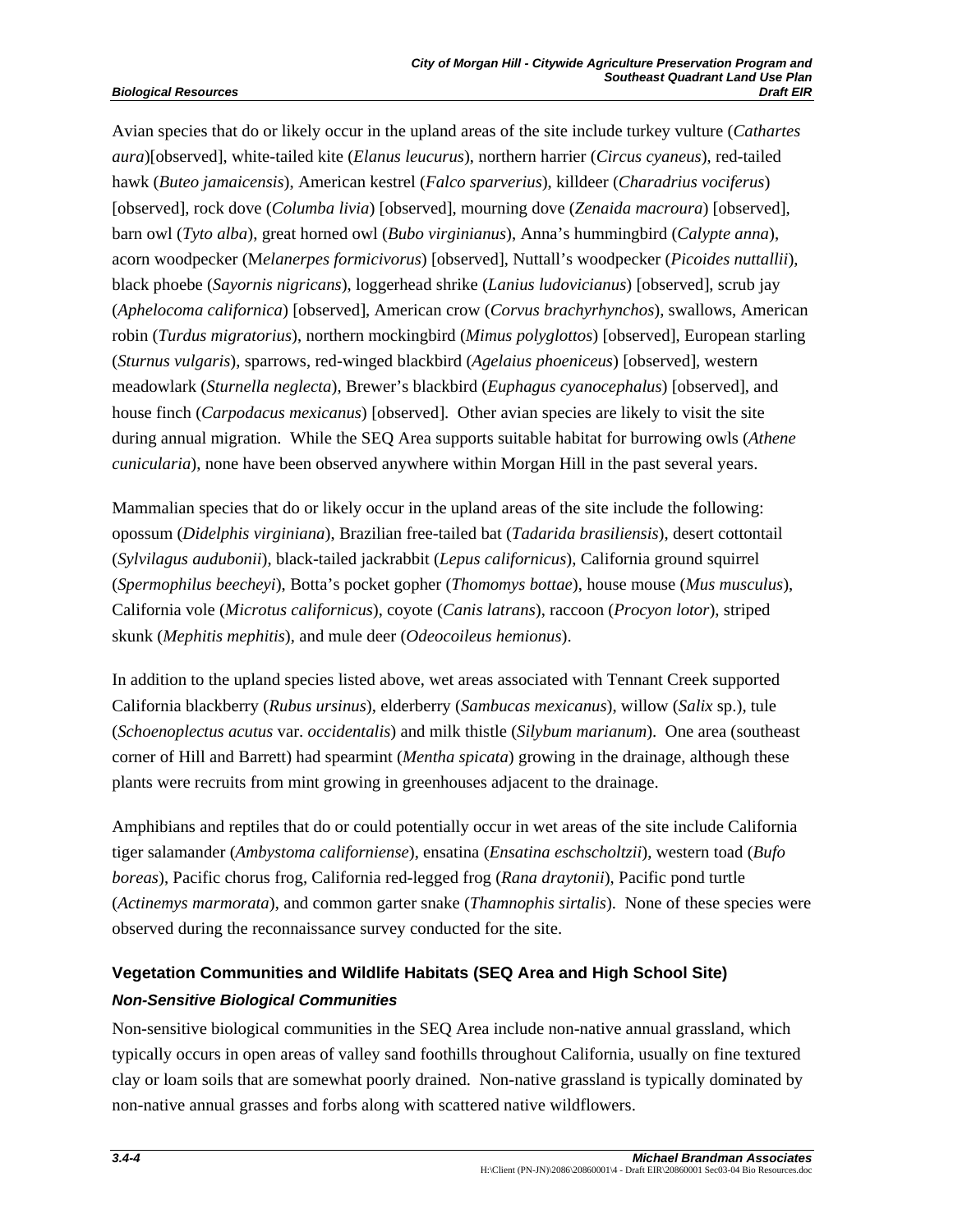## *Sensitive Biological Communities*

Sensitive biological communities include habitats that fulfill special functions or have special values, such as wetlands, streams, and riparian habitat. These habitats are protected under federal regulations (such as the Clean Water Act), state regulations (such as the Porter-Cologne Act, the California Department of Fish and Wildlife (CDFW) Streambed Alteration Program, and CEQA), or local ordinances or policies (City or County Tree Ordinances, Special Habitat Management Areas, and General Plan Elements).

## *Watercourses in the SEQ Area*

A portion of Tennant Creek runs in a north-south direction beginning near the northeast corner of the site near San Pedro Avenue and Hill Road, and generally follows Hill Road south, leaving the SEQ Area at its southern boundary on Maple Avenue. This feature contains culverts and is channelized in some areas, where it crosses under roads. The most natural features (e.g., riparian vegetation) exist near the intersections of Hill Road and Barrett Avenue, and Tennant and Maple Avenues. Foothill and Maple Creeks also occur within the SEQ Area, and generally run in an east-west direction. All three creeks are shown as blue line features for at least a part of their length within the project boundary. These creeks are tributaries to Coralitos Creek, and their waters eventually drain to the Monterey Bay.

## *Waters of the United States*

The U.S. Army Corps of Engineers (USACE) regulates "Waters of the United States" under Section 404 of the Clean Water Act. Waters of the U.S. are defined broadly as waters susceptible to use in commerce, including interstate waters and wetlands; all other waters (intrastate water bodies, including wetlands); and their tributaries (33 CFR 328.3). Potential wetland areas, according to the three criteria used to delineate wetlands stated in the Corps of Engineers Wetlands Delineation Manual, are identified by the presence of (1) hydrophytic vegetation, (2) hydric soils, and (3) wetland hydrology. Areas that are inundated for sufficient duration and depth to exclude growth of hydrophytic vegetation are subject to Section 404 jurisdiction as "other waters" and are often characterized by an ordinary high water mark. Other waters generally include lakes, rivers, and streams. The placement of fill material into Waters of the U.S. (including wetlands) generally requires an individual or nationwide permit from the USACE under Section 404 of the Clean Water Act.

## *Waters of the State*

The term "Waters of the State" is defined by the Porter-Cologne Act as "any surface water or groundwater, including saline waters, within the boundaries of the state." The Regional Water Quality Control Board (RWQCB) protects all waters in its regulatory scope, but has special responsibility for wetlands, riparian areas, and headwaters. These water bodies have high resource value, are vulnerable to filling, and are not systematically protected by other programs. RWQCB jurisdiction includes "isolated" wetlands and waters that may not be regulated by the USACE under Section 404. Waters of the State are regulated by the RWQCB under the State Water Quality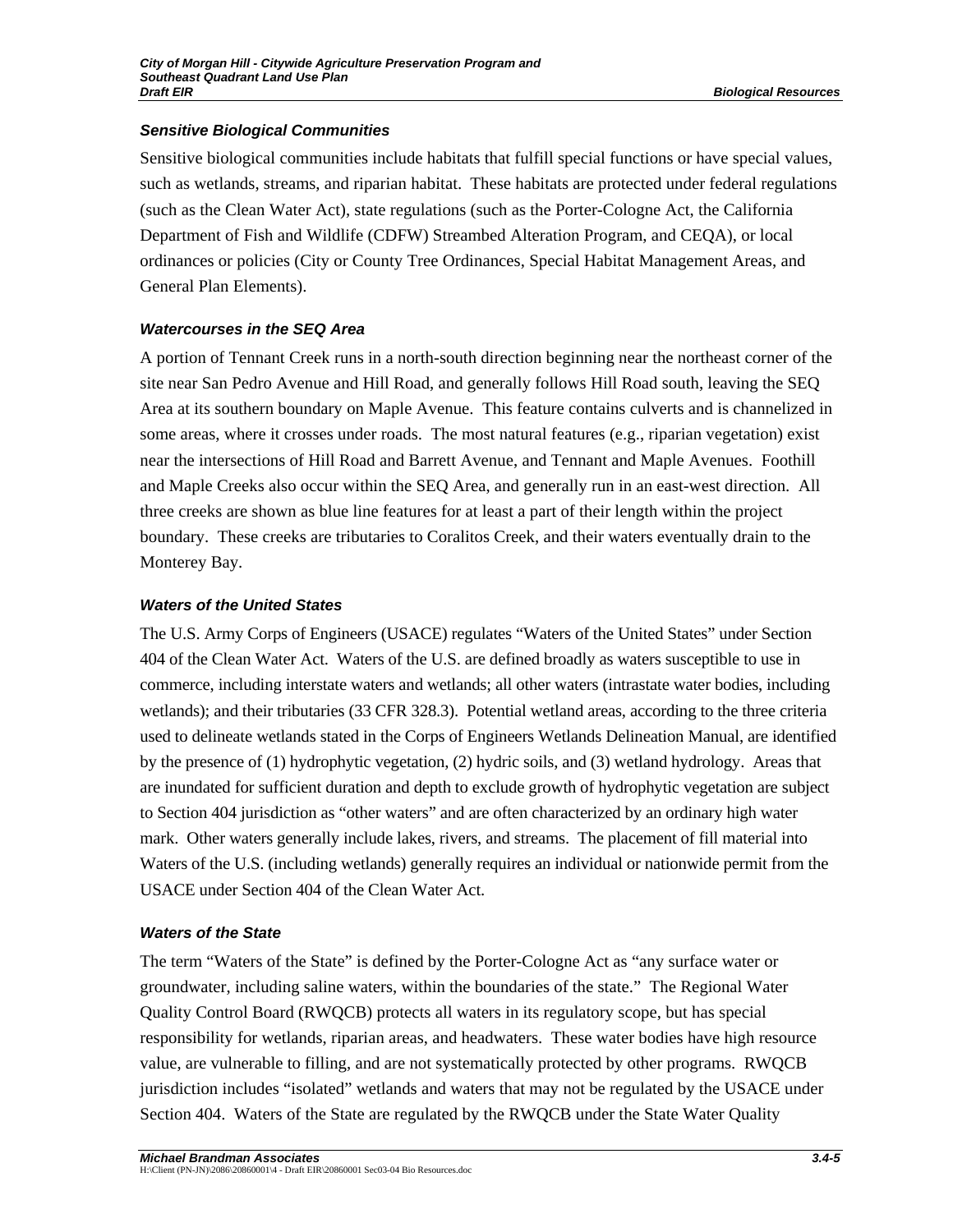Certification Program, which regulates discharges of fill, and dredged material under Section 401 of the Clean Water Act and the Porter-Cologne Water Quality Control Act. Projects that require a USACE permit or that fall under other federal jurisdiction and have the potential to impact waters of the State are required to comply with the terms of the Water Quality Certification determination. If a proposed project does not require a federal permit but does involve dredge or fill activities that may result in a discharge to Waters of the State, the RWQCB has the option to regulate the dredge and fill activities under its state authority in the form of Waste Discharge Requirements.

## *Streams, Lakes, and Riparian Habitat*

Streams and lakes, as habitat for fish and wildlife species, are subject to jurisdiction by CDFW under Sections 1600-1616 of the California Fish and Game Code. Alterations to or work within or adjacent to streambeds or lakes generally require a 1602 Lake and Streambed Alteration Agreement. The term stream, which includes creeks and rivers, is defined in the California Code of Regulations (CCR) as follows: "a body of water that flows at least periodically or intermittently through a bed or channel having banks and supports fish or other aquatic life. This includes watercourses having a surface or subsurface flow that supports or has supported riparian vegetation" (14 CCR 1.72). In addition, the term stream can include ephemeral streams, dry washes, watercourses with subsurface flows, canals, aqueducts, irrigation ditches, and other means of water conveyance if they support aquatic life, riparian vegetation, or stream-dependent terrestrial wildlife. Riparian is defined as, "on, or pertaining to, the banks of a stream"; therefore, riparian vegetation is defined as "vegetation which occurs in and/or adjacent to a stream and is dependent on, and occurs because of, the stream itself." Removal of riparian vegetation also requires a Section 1602 Lake and Streambed Alteration Agreement from CDFW.

## *Other Sensitive Biological Communities*

Other sensitive biological communities not discussed above include habitats that fulfill special functions or that have special values. Natural communities considered sensitive are those identified in local or regional plans, policies, regulations, or by the CDFW. CDFW ranks sensitive communities as "threatened" or "very threatened" and keeps records of their occurrences in its Natural Diversity Database.

Sensitive plant communities are also identified by CDFW and, more recently, the List of Vegetation Alliances. California Natural Diversity Database (CNDDB) vegetation alliances are ranked 1 through 5 based on NatureServe's (2010) methodology, with those alliances ranked 1 through 3 considered sensitive. Impacts to sensitive natural communities identified in local or regional plans, policies, regulations or by the CDFW or the United States Fish and Wildlife Service (USFWS) must be considered and evaluated under CEQA (California Code of Regulations: Title 14, Div. 6, Chap. 3, Appendix G). Specific habitats may also be identified as sensitive in City or County General Plans or ordinances.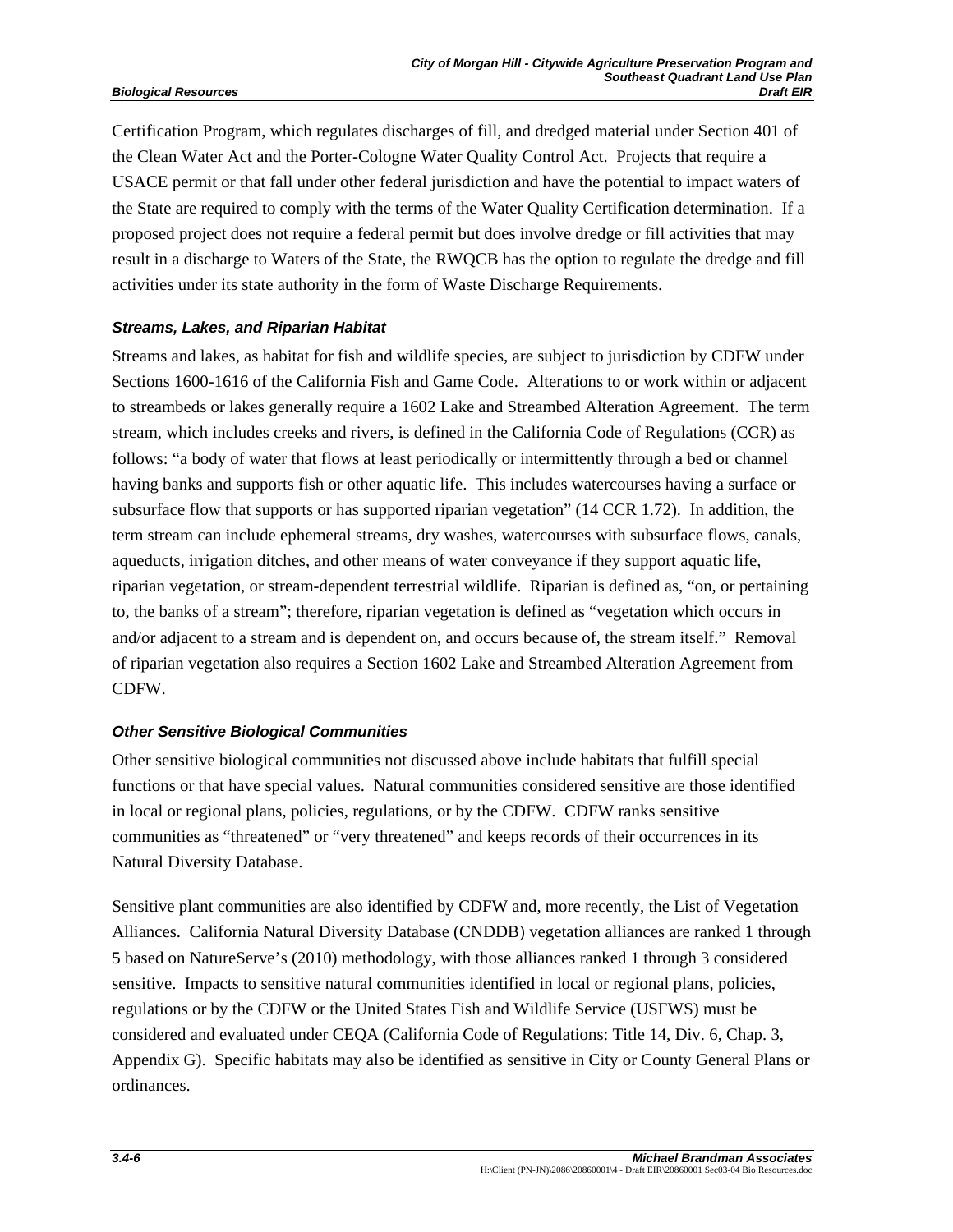## **Special-Status Species**

Special-status species are those animal and plant species that, in the judgment of the resource agencies, trustee agencies, and certain non-governmental organizations, warrant special consideration in the CEQA process. This includes the following species:

- Officially designated "threatened," "endangered," or "candidate" species federally listed by USFWS and protected under the Federal Endangered Species Act.
- Officially designated "rare," "threatened," "endangered," or "candidate" species state listed by CDFW and protected under the California Endangered Species Act. CDFW also maintains a list of "Fully Protected" species as well as "California Special Concern" species that are also generally included as special-status species under CEQA.
- Species considered rare, threatened, or endangered under the conditions of Section 15380 of the CEQA Guidelines, such as plant species identified on lists 1A, 1B, and 2 in the California Native Plant Society (CNPS) Inventory of Rare and Endangered Vascular Plants of California.
- Bat species listed as Medium or High Priority by the Western Bat Working Group.
- Other species considered sensitive, such as nests of birds listed in the Migratory Bird Treaty Act (MBTA), which includes most native birds, and plants included in lists 3 and 4 in the CNPS Inventory.

## *California Natural Diversity Database*

The CNDDB provides listings of special-status plant and wildlife species for various geographical areas in California. Based upon a review of the resources and databases available for the study area, there are no special status plant or animals recorded by the CNDDB within the SEQ Area. The reconnaissance survey conducted by MBA in May 2011 did not identify the presence of any of these species, although this does not confirm absence. Accordingly, for several species a probability for occurrence of low or moderate is assumed.

It is important to remember that the CNDDB is a volunteer database and it is possible that species recorded nearby could occur within the project boundary. A total of 12 special-status plant species and four special-status wildlife species have been recorded by the CNDDB within 5 miles of the SEQ Area. These species are summarized in Table 3.4-3 and Table 3.4-4.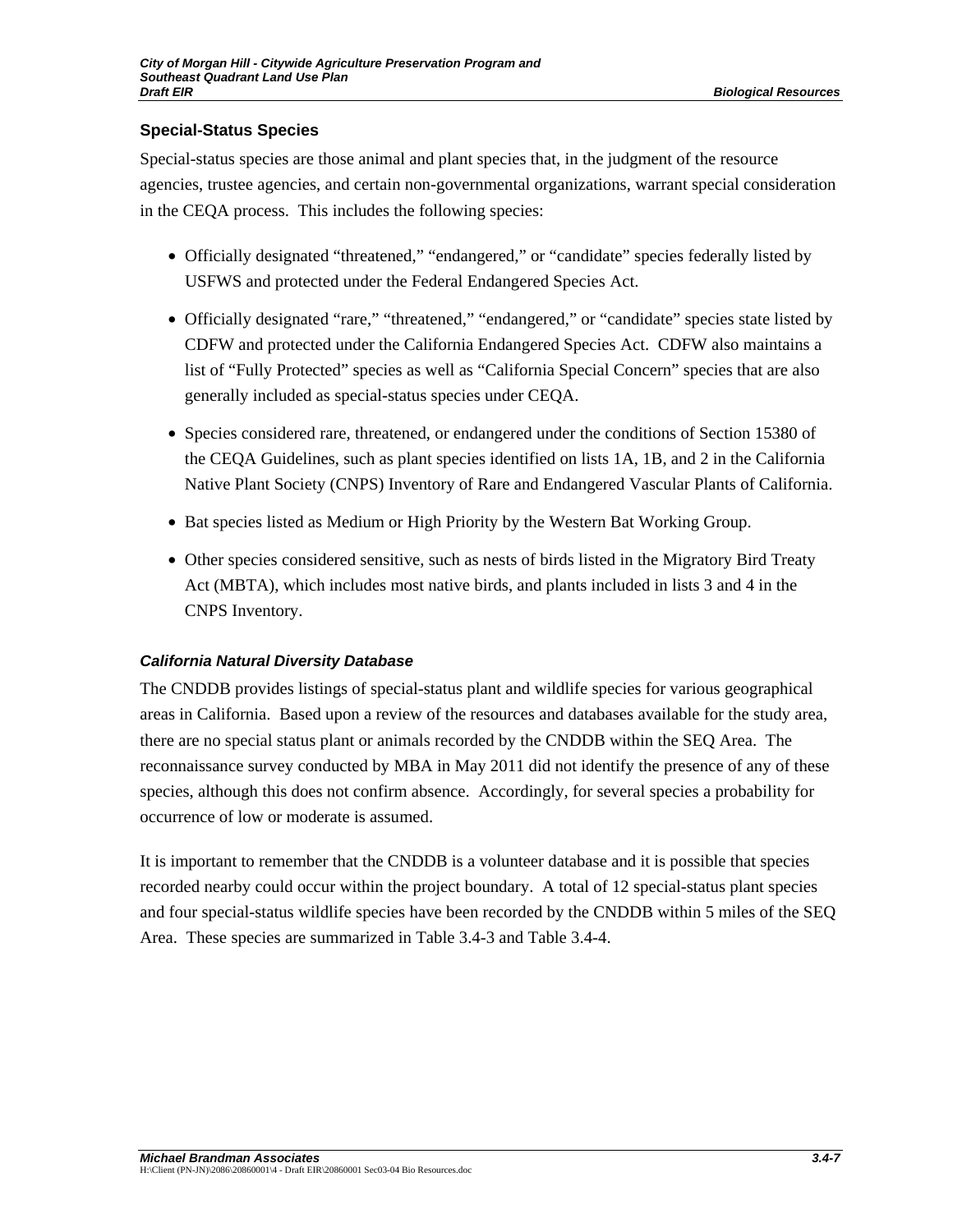| Table 3.4-3: Summary of Special-Status Plant Species |
|------------------------------------------------------|
|------------------------------------------------------|

| <b>Scientific Name</b><br><b>Common name</b>                       | <b>Listing Status</b><br><b>USFWS/CDFW/</b><br><b>CNPS</b> | <b>General Habitat Description</b>                                                                                                                                      | <b>Potential for Impacts</b>                                                                                                                                                                                                                                                                                                                               | <b>Period of</b><br>Identification |
|--------------------------------------------------------------------|------------------------------------------------------------|-------------------------------------------------------------------------------------------------------------------------------------------------------------------------|------------------------------------------------------------------------------------------------------------------------------------------------------------------------------------------------------------------------------------------------------------------------------------------------------------------------------------------------------------|------------------------------------|
| Balsamorhiza macrolepis var.<br>macrolepis<br>big-scale balsamroot | $-\frac{1}{1B.2}$                                          | A perennial plant found on chaparral,<br>cismontane woodland, and valley and<br>foothill grassland; sometimes on<br>serpentinite. 90 to $1,555$ meters in<br>elevation. | None.<br>The project area has been used for<br>farmland and orchards, and therefore does<br>not support suitable habitat for big-scale<br>balsamroot. There are 14 CDNNB-<br>recorded occurrences of the species within<br>5 miles of the site, all occurring in natural<br>habitats (or what were natural habitats<br>prior to development) (CNDDB 2011). | March to June                      |
| Castilleja affinis ssp. neglecta<br>Tiburon paintbrush             | FE/CT/1B.2                                                 | A perennial plant found on valley and<br>foothill grassland (Serpentinite) 60 to<br>400 meters in elevation.                                                            | None.<br>The project area does not contain<br>serpentinite soils, and therefore does not<br>support suitable habitat for Tiburon<br>paintbrush. There is one CNDDB-<br>recorded occurrence of this species within<br>5 miles of the site (CNDDB 2011).                                                                                                     | April to June                      |
| Ceanothus ferrisiae<br>coyote ceanothus                            | FE/—/1B.1                                                  | A perennial plant found on chaparral,<br>valley and foothill grassland, and<br>coastal scrub (Serpentinite). 120-460<br>meters in elevation.                            | None.<br>The project area does not contain<br>serpentinite soils, and therefore does not<br>support suitable habitat for coyote<br>ceanothus. There are three CNDDB-<br>recorded occurrences of this species within<br>5 miles of the site (CNDDB 2011).                                                                                                   | January to May                     |
| Cirsium fontinale var. campylon<br>Mt. Hamilton fountain thistle   | $-\frac{1}{1B.2}$                                          | A perennial plant found on serpentinite<br>seeps within cismontane woodland,<br>and valley and foothill grasslands. 100<br>to 890 meters in elevation.                  | None.<br>The project area does not contain<br>serpentinite soils, and therefore does not<br>support suitable habitat for Mt. Hamilton<br>fountain thistle. There are five CNDDB-<br>recorded occurrences of this species within<br>5 miles of the site (CNDDB 2011).                                                                                       | February to October                |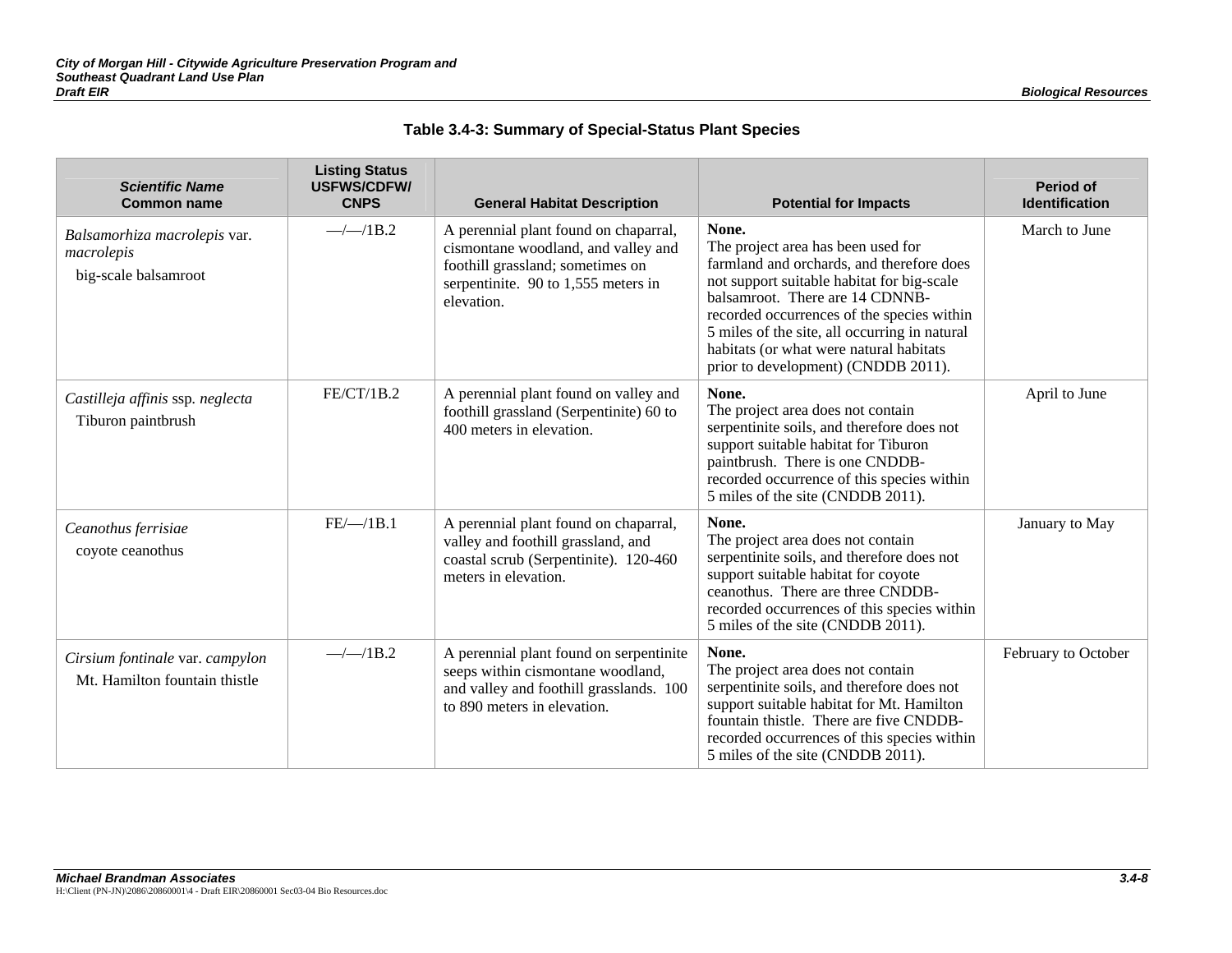|  |  | Table 3.4-3 (cont.): Summary of Special-Status Plant Species |  |
|--|--|--------------------------------------------------------------|--|
|--|--|--------------------------------------------------------------|--|

| <b>Scientific Name</b><br><b>Common name</b>              | <b>Listing Status</b><br><b>USFWS/CDFW/</b><br><b>CNPS</b> | <b>General Habitat Description</b>                                                                                                                       | <b>Potential for Impacts</b>                                                                                                                                                                                                                                          | <b>Period of</b><br><b>Identification</b> |
|-----------------------------------------------------------|------------------------------------------------------------|----------------------------------------------------------------------------------------------------------------------------------------------------------|-----------------------------------------------------------------------------------------------------------------------------------------------------------------------------------------------------------------------------------------------------------------------|-------------------------------------------|
| Collinsia multicolor<br>San Francisco collinsia           | $-\frac{1}{1B.2}$                                          | An annual plant found on closed-cone<br>coniferous forest and costal scrub habitats,<br>sometimes on serpentinite soils. 30 to 250<br>feet in elevation. | None.<br>The project area has been used for farming<br>and orchards, and as such offers no<br>suitable habitat for San Francisco<br>collinsia. There is 1 CNDDB-recorded<br>occurrence of the species within 5 miles of<br>the site (CNDDB 2011).                     | March to May                              |
| Dudleya setchellii<br>Santa Clara Valley dudleya          | FE/—/1B.1                                                  | A perennial plant found on cismontane<br>woodland, valley and foothill grassland in<br>serpentinite, rocky soils. 60 to 455 meters<br>in elevation.      | None.<br>The project area does not contain<br>serpentinite rocky soils, and therefore does<br>not support suitable habitat for Santa Clara<br>Valley dudleya. There are 10 CNDDB-<br>recorded occurrences of this species within<br>5 miles of the site (CNDDB 2011). | April to October                          |
| Lessingia micradenia var.<br>glabrata<br>smooth lessingia | $-\frac{1}{1B.2}$                                          | An annual plant found on serpentinite<br>soils, often on roadsides, and chaparral<br>and crismontane woodlands. 120-420<br>meters in elevation           | None.<br>The project area does not contain<br>serpentinite soils, and therefore does not<br>support suitable habitat for smooth<br>lessingia. There are seven CNDDB-<br>recorded occurrences of this species within<br>5 miles of the site (CNDDB 2011).              | July to November                          |
| Malacothamnus arcuatus<br>arcuate bush-mallow             | $-\frac{1}{1B.2}$                                          | A perennial plant found on chaparral and<br>crismontane woodlands. 15-355 meters in<br>elevation.                                                        | None.<br>The project area has been used for farming<br>and orchards, and as such offers no<br>suitable habitat for arcuate bush mallow.<br>There is one CNDDB-recorded occurrence<br>of the species within 5 miles of the site<br>(CNDDB 2011).                       | April to September                        |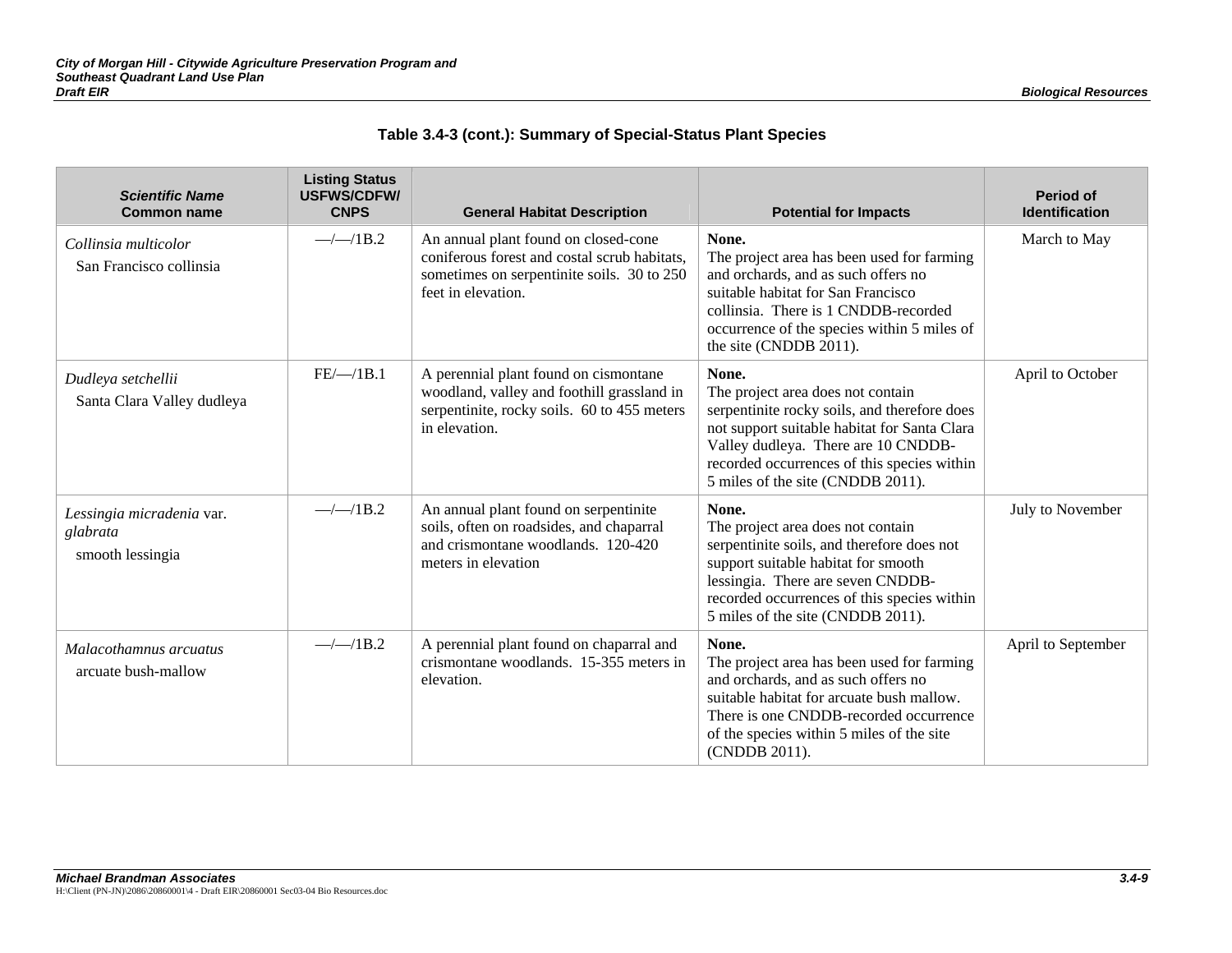|  |  | Table 3.4-3 (cont.): Summary of Special-Status Plant Species |  |
|--|--|--------------------------------------------------------------|--|
|--|--|--------------------------------------------------------------|--|

| <b>Scientific Name</b><br><b>Common name</b>                           | <b>Listing Status</b><br><b>USFWS/CDFW/</b><br><b>CNPS</b> | <b>General Habitat Description</b>                                                                                                                                                                                 | <b>Potential for Impacts</b>                                                                                                                                                                                                                                       | <b>Period of</b><br><b>Identification</b> |
|------------------------------------------------------------------------|------------------------------------------------------------|--------------------------------------------------------------------------------------------------------------------------------------------------------------------------------------------------------------------|--------------------------------------------------------------------------------------------------------------------------------------------------------------------------------------------------------------------------------------------------------------------|-------------------------------------------|
| Malacothamnus hallii<br>Hall's bush-mallow                             | $-\frac{1}{1B.2}$                                          | A perennial plant found on chaparral and<br>coastal scrub. 10-760 meters in elevation.                                                                                                                             | None.<br>The project area has been used for farming<br>and orchards, and as such offers no<br>suitable habitat for Hall's bush-mallow.<br>There are three CNDDB-recorded<br>occurrences of the species within 5 miles<br>of the site (CNDDB 2011).                 | May to October                            |
| Monolopia gracilens<br>woodland woolythreads                           | $-\frac{1}{1B.2}$                                          | An annual plant found on openings of<br>broad leafed upland forest, chaparral, and<br>north coast coniferous forests; crismontane<br>woodland and valley and foothill<br>grasslands. 100-1200 meters in elevation. | None.<br>The project area has been used for farming<br>and orchards, and as such offers no<br>suitable habitat for woodland<br>woolythreads. There is one CNDDB-<br>related occurrence of the species within 5<br>miles of the site (CNDDB 2011).                  | February to July                          |
| Streptanthus albidus ssp. albidus<br>Metcalf Canyon jewel-flower       | FE/—/1B.1                                                  | An annual plant restricted to serpentine<br>soils in valley and foothill grassland<br>habitat. 45 to 800 meters in elevation.                                                                                      | None.<br>The project area does not contain<br>serpentinite soils, and therefore does not<br>support suitable habitat for Metcalf<br>Canyon jewel-flower. There is one<br>CNDDB-recorded occurrence of this<br>species within 5 miles of the site (CNDDB<br>2011).  | April to July                             |
| Streptanthus albidus ssp.<br>peramoenus<br>most beautiful jewel-flower | $-\frac{1}{1B.2}$                                          | An annual plan found on Chaparral,<br>cismontane woodland, and valley and<br>foothill grassland with serpentinite soils.<br>94 to 1,000 meters in elevation.                                                       | None.<br>The project area does not contain<br>serpentinite soils, and therefore does not<br>support suitable habitat for most beautiful<br>jewel-flower. There are five CNDDB-<br>recorded occurrences of this species within<br>5 miles of the site (CNDDB 2011). | March to October                          |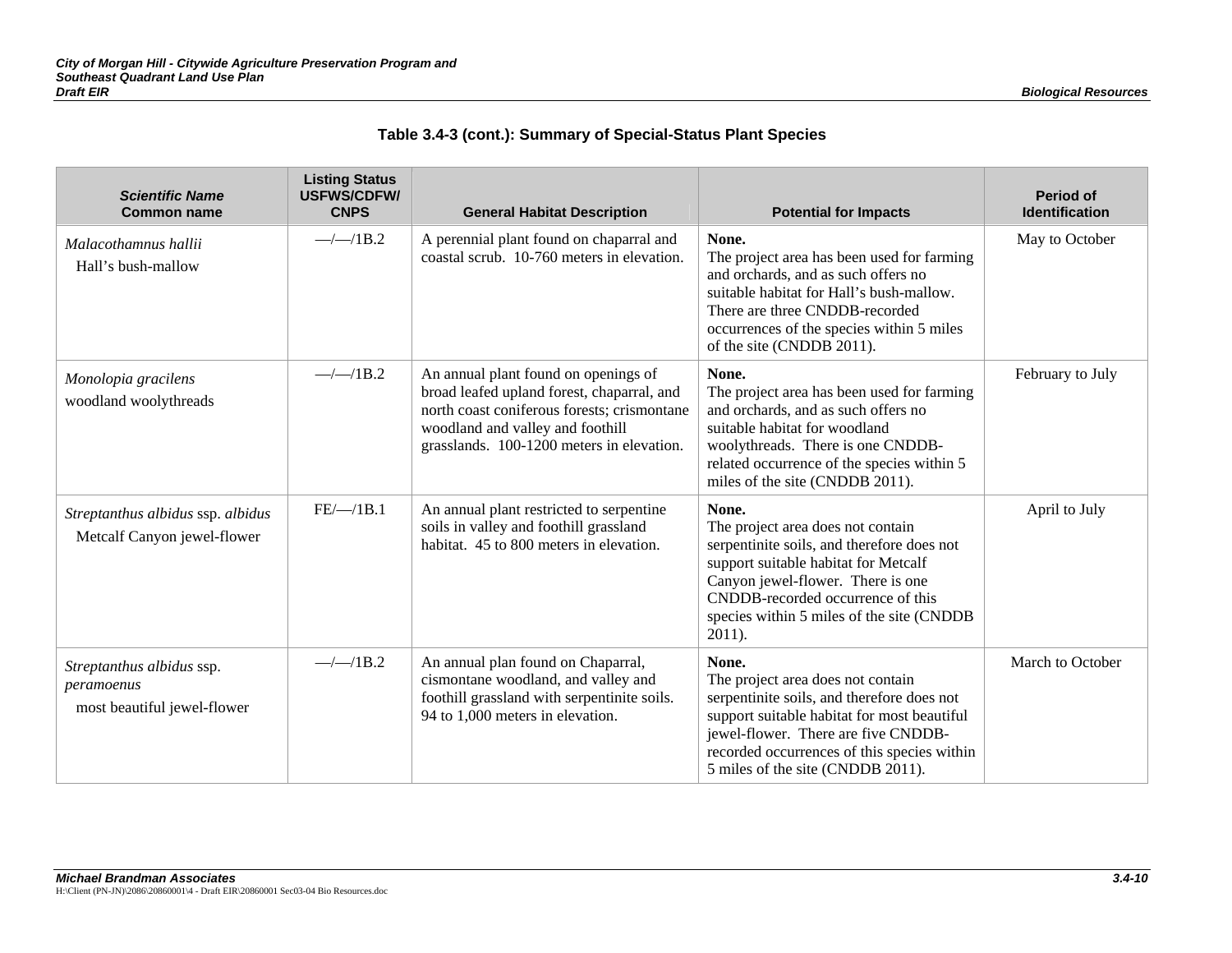## **Table 3.4-3 (cont.): Summary of Special-Status Plant Species**

| <b>Scientific Name</b><br><b>Common name</b>                                                 | <b>Listing Status</b><br>USFWS/CDFW/<br><b>CNPS</b>          | <b>General Habitat Description</b>                     |             | <b>Potential for Impacts</b>                                                                                                                                                                                                                                                                             | Period of<br><b>Identification</b> |
|----------------------------------------------------------------------------------------------|--------------------------------------------------------------|--------------------------------------------------------|-------------|----------------------------------------------------------------------------------------------------------------------------------------------------------------------------------------------------------------------------------------------------------------------------------------------------------|------------------------------------|
| <b>Status Codes</b>                                                                          |                                                              |                                                        |             |                                                                                                                                                                                                                                                                                                          |                                    |
| Federal<br>$FE = Federally Endanged$<br>$FT = Federally Thread$<br>$FD = Federally Delisted$ | <b>State</b><br>$CE = State Endanged$<br>$CT = State Thread$ | $\text{CSC} = \text{State Species}$ of Special Concern | <b>CNPS</b> | $1A =$ Presumed extinct in CA<br>$1B.X =$ Rare, Threatened, or Endangered in CA or elsewhere<br>$2.X = \text{Rare}$ , Threatened, or Endangered in CA but more common elsewhere<br>$3.X =$ More information is needed<br>Extensions: $X.1$ = seriously threatened in CA, $X.2$ = Fairly threatened in CA |                                    |

### **Table 3.4-4: Summary of Special-Status Wildlife Species**

| <b>Scientific Name</b><br>Common name                          | <b>Listing Status</b><br><b>USFWS/CDFW/WBWG</b> | <b>General Habitat Description</b>                                                                          | <b>Potential for Impacts</b>                                                                                                                                                                                                                                                | <b>Period of Identification</b>                                                     |
|----------------------------------------------------------------|-------------------------------------------------|-------------------------------------------------------------------------------------------------------------|-----------------------------------------------------------------------------------------------------------------------------------------------------------------------------------------------------------------------------------------------------------------------------|-------------------------------------------------------------------------------------|
| <b>Invertebrates</b>                                           |                                                 |                                                                                                             |                                                                                                                                                                                                                                                                             |                                                                                     |
| Euphydryas editha bayensis<br>Bay checkerspot butterfly        | $FT/\text{---}/\text{---}$                      | Restricted to native grasslands on<br>outcrops of serpentine soils in the<br>vicinity of San Francisco Bay. | None.<br>None of the soils within the SEQ<br>are serpentine, which is a necessary<br>component of Bay checkerspot<br>butterfly habitat.                                                                                                                                     | February to May                                                                     |
| <b>Fishes</b>                                                  |                                                 |                                                                                                             |                                                                                                                                                                                                                                                                             |                                                                                     |
| Oncorhynchus mykiss<br>Central California Coastal<br>steelhead | $FT/$ —/ —                                      | Central Coast rivers and streams<br>from the Russian River south to<br>Aptos Creek.                         | None.<br>The relatively small amount of<br>aquatic habitat within the project<br>site does not support suitable habitat<br>for steelhead. Furthermore, there<br>are no CNDDB-recorded<br>occurrences of this species within 5<br>miles of the project site (CNDDB<br>2011). | To be determined based on<br>consultation with National<br>Marine Fisheries Service |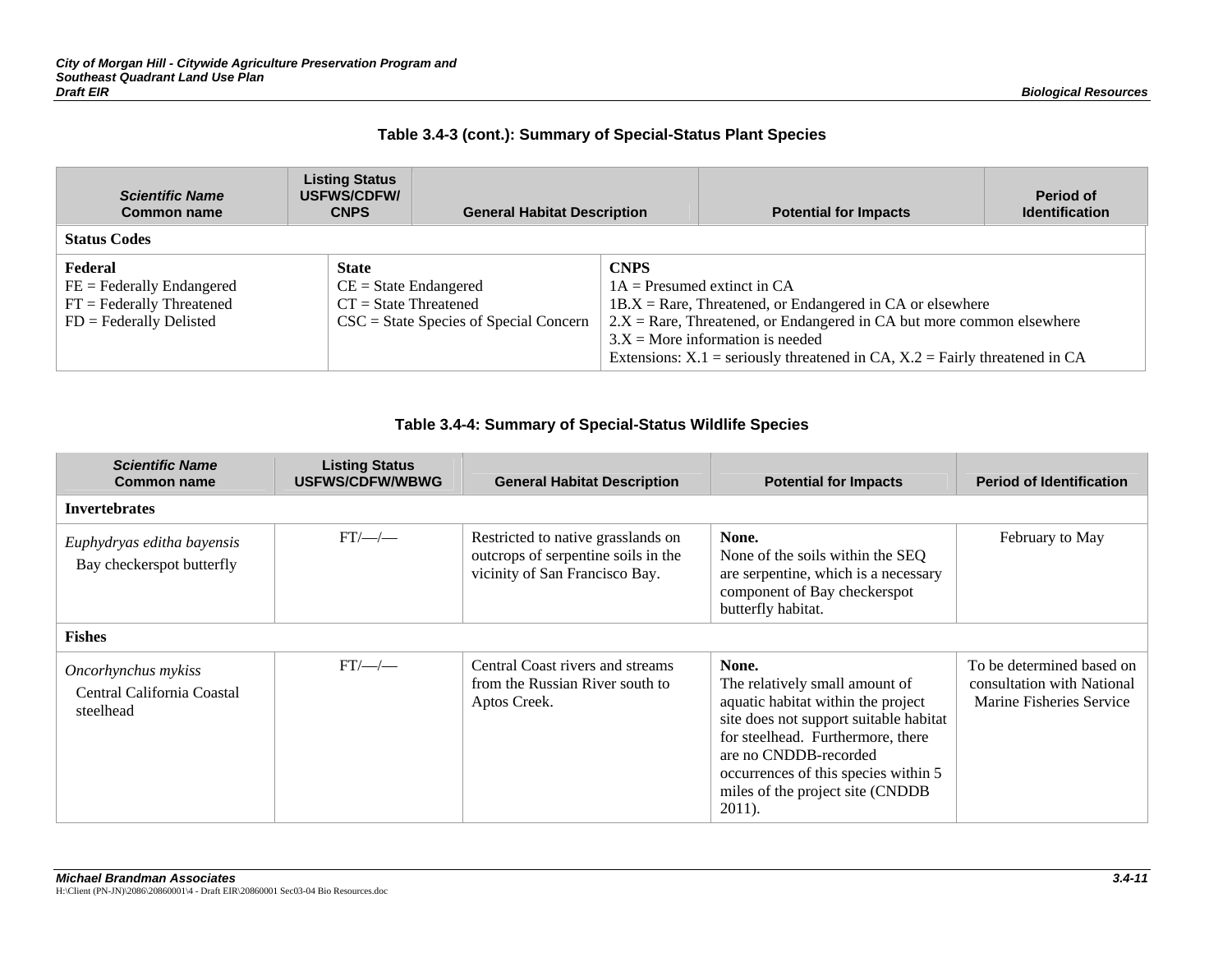|  |  | Table 3.4-4 (cont.): Summary of Special-Status Wildlife Species |  |
|--|--|-----------------------------------------------------------------|--|
|--|--|-----------------------------------------------------------------|--|

| <b>Scientific Name</b><br><b>Common name</b>           | <b>Listing Status</b><br><b>USFWS/CDFW/WBWG</b> | <b>General Habitat Description</b>                                                                                                                                                                                                                                                                                                                                                   | <b>Potential for Impacts</b>                                                                                                                                                                                                                                                                                                                                                                                                                                                                                            | <b>Period of Identification</b>                                     |
|--------------------------------------------------------|-------------------------------------------------|--------------------------------------------------------------------------------------------------------------------------------------------------------------------------------------------------------------------------------------------------------------------------------------------------------------------------------------------------------------------------------------|-------------------------------------------------------------------------------------------------------------------------------------------------------------------------------------------------------------------------------------------------------------------------------------------------------------------------------------------------------------------------------------------------------------------------------------------------------------------------------------------------------------------------|---------------------------------------------------------------------|
| <b>Amphibians</b>                                      |                                                 |                                                                                                                                                                                                                                                                                                                                                                                      |                                                                                                                                                                                                                                                                                                                                                                                                                                                                                                                         |                                                                     |
| Ambystoma californiense<br>California tiger salamander | $FT/CT/$                                        | Annual grassland habitat and grassy<br>understory of valley-foothill<br>hardwood habitats. Uncommon<br>along stream courses in valley-<br>foothill riparian habitats. Adults<br>spend most of the year in<br>subterranean refugia, especially<br>burrows of California ground<br>squirrels. Migrate to vernal pools<br>and other temporary rainwater ponds<br>to breed and lay eggs. | Low.<br>The project area supports only<br>marginally suitable breeding habitat<br>for the California tiger salamander<br>occurring within pooled areas of the<br>local drainages. Upland estivation<br>habitat is present throughout the<br>SEQ Area. There are 14 CNDDB-<br>recorded occurrences of CTS within<br>5 miles of the site, and the closest<br>known occurrences are<br>approximately 1 mile to the<br>southeast and northeast of the SEQ;<br>these animals were observed in<br>2001 and 2002 (CNDDB 2011). | March to May<br>(aquatic larval sampling)                           |
| Rana boylii<br>Foothill yellow-legged frog             | $-CSC$                                          | Partly shaded, shallow streams and<br>riffles with a rocky substrate in a<br>variety of habitats.                                                                                                                                                                                                                                                                                    | None.<br>While the project areas offers<br>marginally suitable breeding habitat<br>for the foothill yellow-legged frog,<br>there are no CNDDB-recorded<br>occurrences of this species within<br>five miles of the project site<br>(CNDDB 2011). This species is not<br>expected to occur within the project<br>area.                                                                                                                                                                                                    | January to February<br>(adult visual survey)                        |
| Rana draytonii<br>California red-legged frog           | FT/CSC/-                                        | Lowlands and foothills in or near<br>permanent or late-season sources of<br>deep water with dense, shrubby, or<br>emergent vegetation.                                                                                                                                                                                                                                               | Moderate.<br>The project area supports potential<br>breeding habitat for the California<br>red-legged frog within shaded pools<br>along the local drainages. There are<br>eight CNDDB-recorded<br>occurrences of the species within 5<br>miles of the site, and the three                                                                                                                                                                                                                                               | January to September<br>(survey time to observe all<br>life stages) |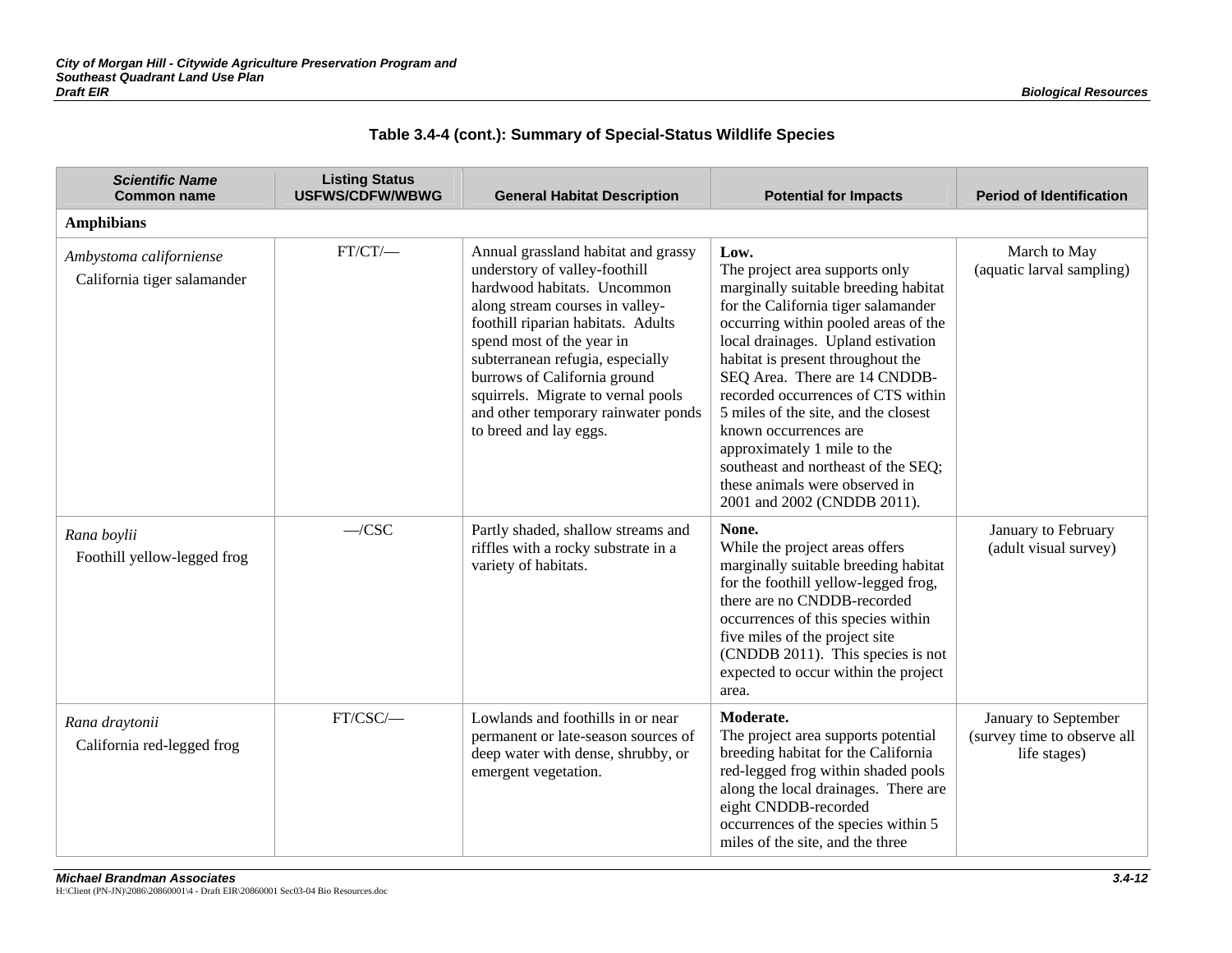| <b>Scientific Name</b><br><b>Common name</b> | <b>Listing Status</b><br><b>USFWS/CDFW/WBWG</b> | <b>General Habitat Description</b>                                                                                                                                                                                                                            | <b>Potential for Impacts</b>                                                                                                                                                                                                                                                                                                                                                         | <b>Period of Identification</b>                      |
|----------------------------------------------|-------------------------------------------------|---------------------------------------------------------------------------------------------------------------------------------------------------------------------------------------------------------------------------------------------------------------|--------------------------------------------------------------------------------------------------------------------------------------------------------------------------------------------------------------------------------------------------------------------------------------------------------------------------------------------------------------------------------------|------------------------------------------------------|
|                                              |                                                 |                                                                                                                                                                                                                                                               | closest occurrences were recorded<br>in 2001 within approximately 1<br>mile of the SEQ, in ponds of the<br>local golf course located adjacent to<br>the southeast corner of the SEQ.<br>According to the CNDDB, these<br>animals were thought to migrate<br>from an unnamed tributary of<br>Corralitos Creek to the golf course<br>ponds (CNDDB 2011).                               |                                                      |
| <b>Reptiles</b>                              |                                                 |                                                                                                                                                                                                                                                               |                                                                                                                                                                                                                                                                                                                                                                                      |                                                      |
| Actinemys marmorata<br>Pacific pond turtle   | $-CSC$ /                                        | Associated with permanent or nearly<br>permanent water in a wide variety of<br>habitats. Requires basking sites.<br>Nests sites may be found up to 0.5<br>km from water.                                                                                      | Low.<br>The aquatic features within the<br>project area support suitable habitat<br>for the Pacific pond turtle; however,<br>there are only four CNDDB-related<br>occurrences of the species within 5<br>miles of the site (CNDDB 2011).<br>Furthermore, none were observed<br>during the reconnaissance visit to<br>the site.                                                       | Year-round<br>(for adults in aquatic<br>environment) |
| <b>Birds</b>                                 |                                                 |                                                                                                                                                                                                                                                               |                                                                                                                                                                                                                                                                                                                                                                                      |                                                      |
| Elanus leucurus<br>white-tailed kite         | $\rightarrow$ CFP/ $\rightarrow$                | Rolling foothills and valley margins<br>with scattered oaks and river<br>bottomlands or marshes next to<br>deciduous woodland. Open<br>grasslands, meadows, or marshes for<br>foraging close to isolated, dense-<br>topped trees for nesting and<br>perching. | Low.<br>While the project area supports<br>suitable foraging habitat for the<br>white-tailed kite and moderate<br>nesting habitat (tall, mature trees),<br>no obvious stick nests were<br>observed during the reconnaissance<br>survey, and the lands surrounding<br>the project area support similar if<br>not more highly suitable habitat for<br>the species. There are no CNDDB- | Year Round<br>February to August<br>(breeding)       |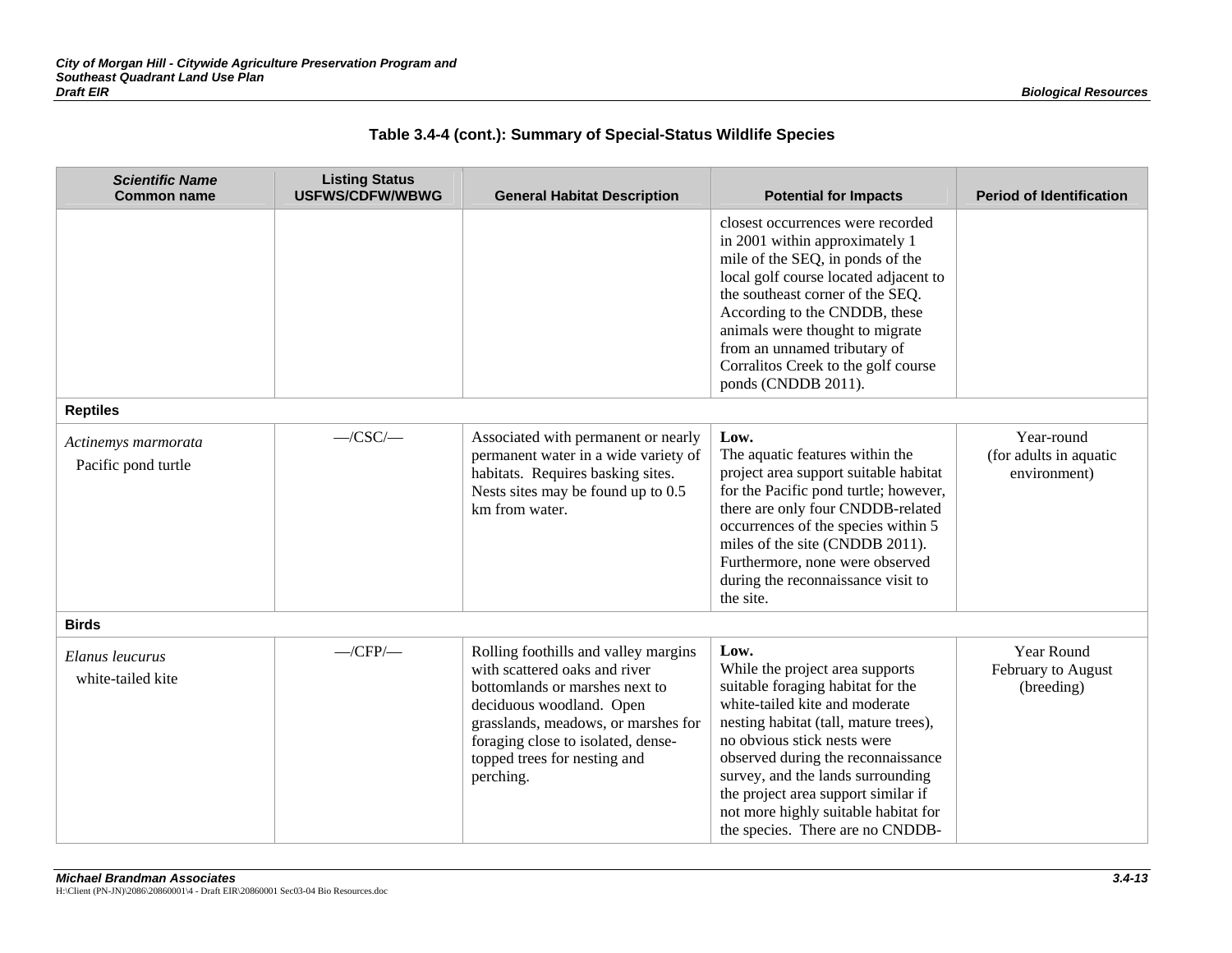|  |  | Table 3.4-4 (cont.): Summary of Special-Status Wildlife Species |  |
|--|--|-----------------------------------------------------------------|--|
|--|--|-----------------------------------------------------------------|--|

| <b>Scientific Name</b><br><b>Common name</b> | <b>Listing Status</b><br><b>USFWS/CDFW/WBWG</b> | <b>General Habitat Description</b>                                                                                                                                                                                                                  | <b>Potential for Impacts</b>                                                                                                                                                                                                                                                                                                                                                                                                | <b>Period of Identification</b>                       |
|----------------------------------------------|-------------------------------------------------|-----------------------------------------------------------------------------------------------------------------------------------------------------------------------------------------------------------------------------------------------------|-----------------------------------------------------------------------------------------------------------------------------------------------------------------------------------------------------------------------------------------------------------------------------------------------------------------------------------------------------------------------------------------------------------------------------|-------------------------------------------------------|
|                                              |                                                 |                                                                                                                                                                                                                                                     | related occurrences of the species<br>within 5 miles of the site (CNDDB<br>$2011$ ).                                                                                                                                                                                                                                                                                                                                        |                                                       |
| Circus cyaneus<br>northern harrier           | $-CSC$ /                                        | Winter resident throughout most of<br>the state; year-round in the Central<br>Valley and Coast Range. Forages in<br>marshes, grasslands, and ruderal<br>habitats; nests in extensive marshes<br>and wet fields or grasslands.                       | Low.<br>While the project area supports<br>suitable foraging habitat for the<br>northern harrier it supports only<br>marginal nesting habitat (tall grasses<br>in which to make ground nests). The<br>lands surrounding the project area<br>support similar if not more highly<br>suitable habitat for the species.<br>There are no CNDDB-related<br>occurrences of the species within 5<br>miles of the site (CNDDB 2011). | <b>Year Round</b><br>February to August<br>(breeding) |
| Haliaeetus leucocephalus<br>bald eagle       | FD/CFP/                                         | Ocean shore, lake margins, and<br>rivers for both nesting and<br>wintering. Most nests within 1 mi of<br>water. Nests in large, old growth, or<br>dominant live tree w/open branches,<br>especially ponderosa pine. Roosts<br>communally in winter. | None.<br>The project area does not support<br>suitable habitat for bald eagles.<br>Furthermore, there are no CNDDB-<br>recorded occurrences of this species<br>within five miles of the project site<br>(CNDDB 2011).                                                                                                                                                                                                       | Year Round                                            |
| Aquila chrysaetos<br>golden eagle            | $-CSC, CFP$ /-                                  | Breeds on cliffs or in large trees or<br>electrical towers, forages in open<br>habitats.                                                                                                                                                            | Low.<br>The project area supports<br>marginally suitable foraging and<br>nesting habitat for the golden eagle.<br>However, no obvious stick nests<br>were observed during the<br>reconnaissance survey and there are<br>no CNDDB-recorded occurrences<br>within 5 miles of the site (CNDDB<br>$2011$ ).                                                                                                                     | Year-round                                            |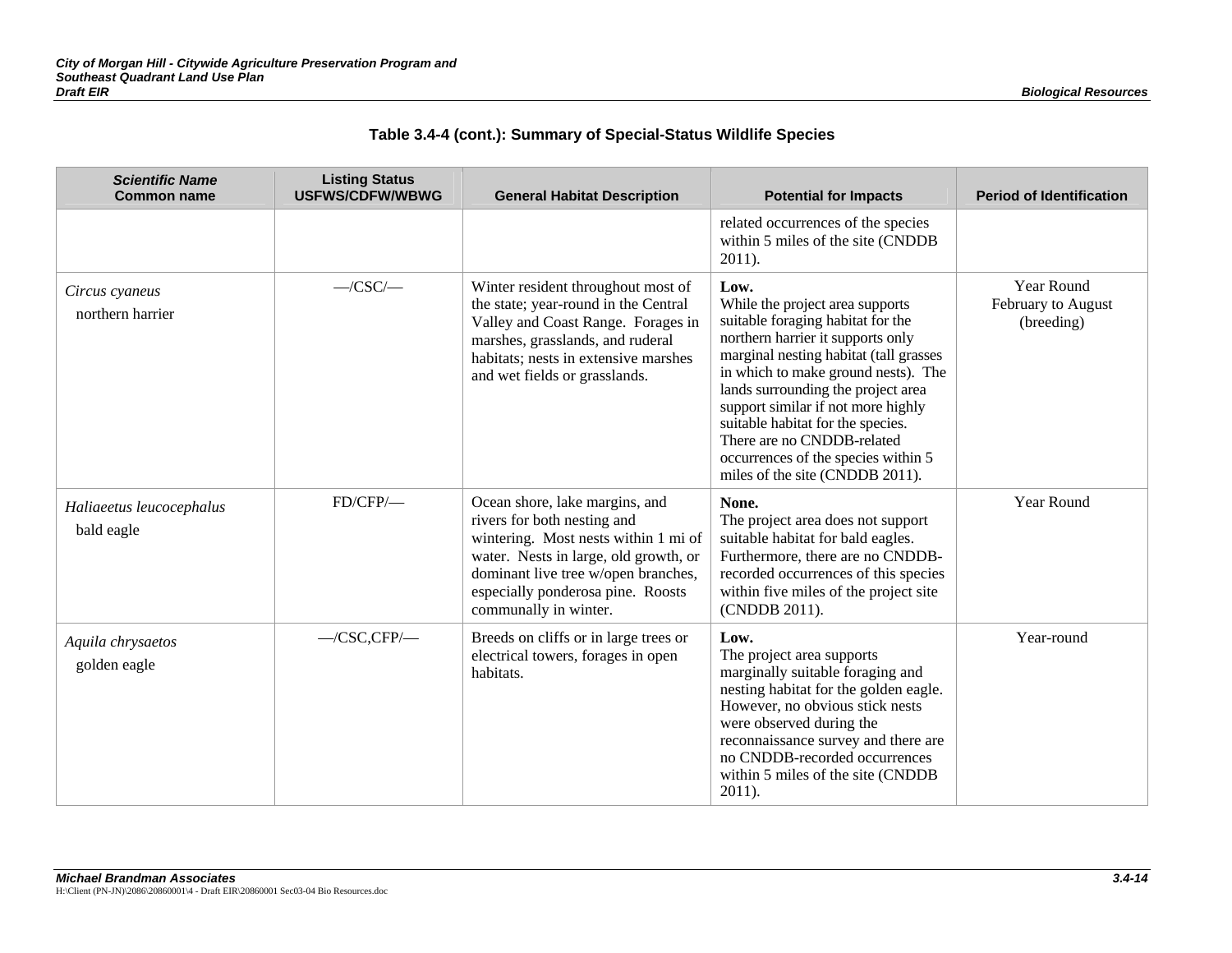|  |  | Table 3.4-4 (cont.): Summary of Special-Status Wildlife Species |  |
|--|--|-----------------------------------------------------------------|--|
|--|--|-----------------------------------------------------------------|--|

| <b>Scientific Name</b><br><b>Common name</b> | <b>Listing Status</b><br><b>USFWS/CDFW/WBWG</b> | <b>General Habitat Description</b>                                                                                                                                                                                                                                                                                                      | <b>Potential for Impacts</b>                                                                                                                                                                                                                                                                                                          | <b>Period of Identification</b>                                         |
|----------------------------------------------|-------------------------------------------------|-----------------------------------------------------------------------------------------------------------------------------------------------------------------------------------------------------------------------------------------------------------------------------------------------------------------------------------------|---------------------------------------------------------------------------------------------------------------------------------------------------------------------------------------------------------------------------------------------------------------------------------------------------------------------------------------|-------------------------------------------------------------------------|
| Falco columbarius<br>Merlin                  | $-CSC$ /                                        | Uncommon winter migrant. Seldom<br>found in heavily wooded areas or<br>open deserts. Frequents open<br>habitats at low elevations near water<br>and tree stands. Favors coastlines,<br>lakeshores, and wetlands. Ranges<br>from annual grasslands to ponderosa<br>pine and montane hardwood-conifer<br>habitats.                        | Low.<br>The project area is not within the<br>breeding range for merlin. This<br>species may be an occasional visitor<br>to the site during its winter<br>migration. There are no CNDDB-<br>recorded occurrences of this species<br>within five miles of the project site<br>(CNDDB 2011).                                            | September to May                                                        |
| Athene cunicularia<br>burrowing owl          | $-CSC$ /                                        | Open, dry annual or perennial<br>grasslands, deserts and scrublands<br>characterized by low-growing<br>vegetation. Subterranean nester;<br>dependent upon burrowing<br>mammals (e.g., California ground<br>squirrel).                                                                                                                   | Low.<br>The project area supports suitable<br>nesting and foraging habitat for<br>burrowing owls. And while the<br>species has been known from the<br>region historically (5 CNDDB-<br>related occurrences within 5 miles<br>of the site), it has been at least 3<br>years since a burrowing owl has<br>been recorded in Morgan Hill. | February to August<br>(breeding)<br>September to January<br>(wintering) |
| Agelaius tricolor<br>tricolored blackbird    | $-CSC$                                          | Colonial species, most numerous in<br>central valley and vicinity. Largely<br>endemic to California. Requires<br>open water, protected nesting<br>substrate, and foraging area within 4<br>miles of nesting area. Breeding<br>territory approximately is 3 square<br>meters per pair; minimum colony<br>size is approximately 50 pairs. | None.<br>The project area does not contain<br>fresh emergent wetland habitat that<br>supports dense stands of tule and<br>other vegetation necessary for<br>tricolored blackbird breeding.<br>Furthermore, there are no CNDDB-<br>recorded occurrences of the species<br>within 5 miles of the site (CNDDB<br>$2011$ ).               | April to July                                                           |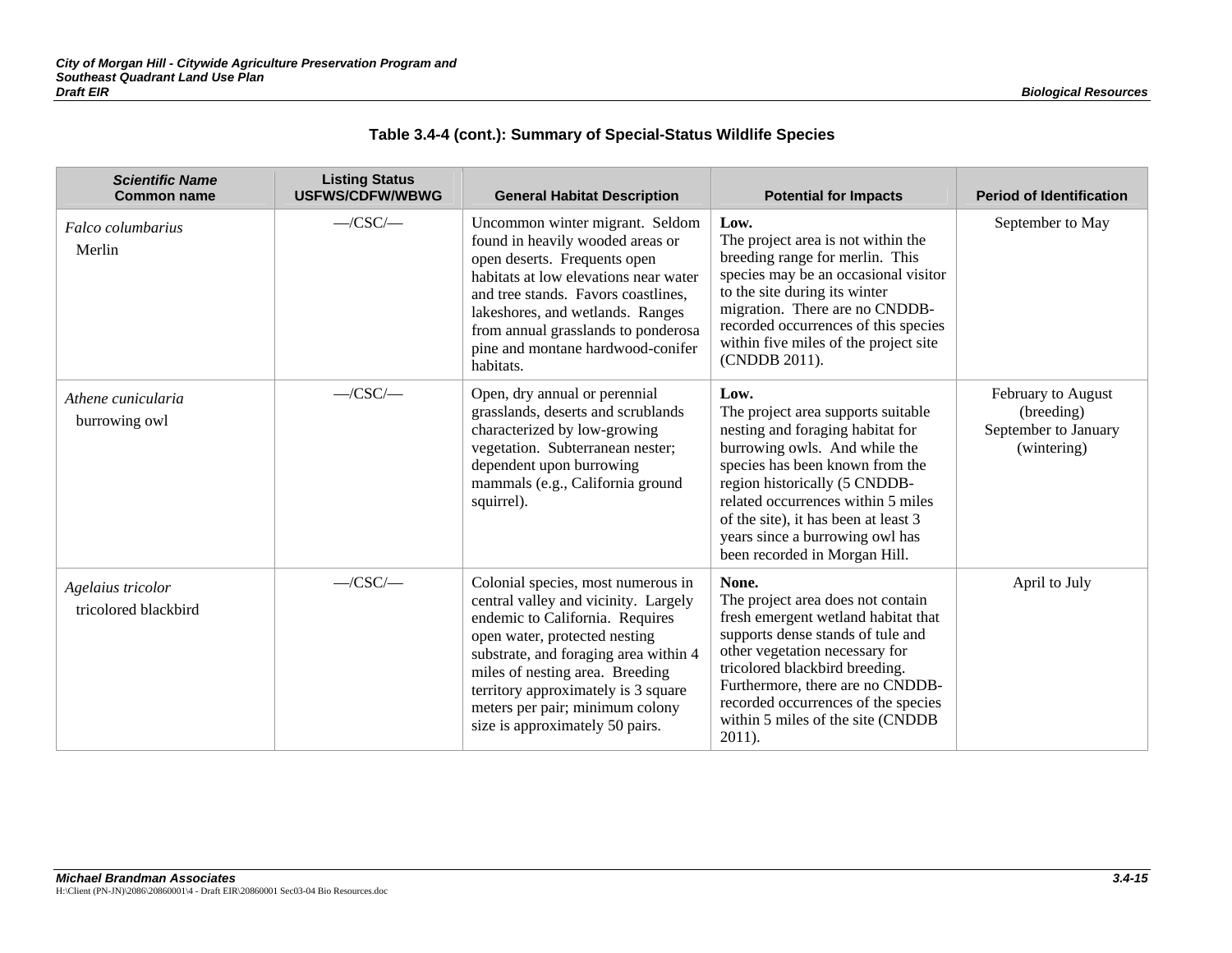|  |  | Table 3.4-4 (cont.): Summary of Special-Status Wildlife Species |  |
|--|--|-----------------------------------------------------------------|--|
|--|--|-----------------------------------------------------------------|--|

| <b>Scientific Name</b><br><b>Common name</b>        | <b>Listing Status</b><br><b>USFWS/CDFW/WBWG</b> | <b>General Habitat Description</b>                                                                                                                                                                                                                                                 | <b>Potential for Impacts</b>                                                                                                                                                                                                                                                                                                                                                | <b>Period of Identification</b>                                                                 |
|-----------------------------------------------------|-------------------------------------------------|------------------------------------------------------------------------------------------------------------------------------------------------------------------------------------------------------------------------------------------------------------------------------------|-----------------------------------------------------------------------------------------------------------------------------------------------------------------------------------------------------------------------------------------------------------------------------------------------------------------------------------------------------------------------------|-------------------------------------------------------------------------------------------------|
| <b>Mammals</b>                                      |                                                 |                                                                                                                                                                                                                                                                                    |                                                                                                                                                                                                                                                                                                                                                                             |                                                                                                 |
| Antrozous pallidus<br>pallid bat                    | $-CSC/H$                                        | Social bat that often occurs in<br>colonies. Broadly distributed in<br>California from sea level to over<br>6,000 feet. Roosts in caves,<br>buildings, rock crevices, and tree<br>hollows near water sources.<br>Overwinters in summer habitats at<br>lower elevations.            | Low.<br>The project area supports suitable<br>roosting (several abandoned home<br>sites and plentiful trees) and<br>foraging habitat for the pallid bat.<br>However, there are no CNDDB-<br>related occurrences of the species<br>within 5 miles of the site (CNDDB<br>$2011$ ).                                                                                            | Year Round<br>(Maternal roosts active)<br>between May and August)                               |
| Corynorhinus townsendii<br>Townsend's big-eared bat | $-CSC/H$                                        | Roosts in colonies in caves, mines,<br>tunnels, or buildings in mesic<br>habitats. The species forages along<br>habitat edges, gleaning insects from<br>bushes and trees. Habitat must<br>include appropriate roosting or<br>hibernacula sites free from<br>disturbance by humans. | None.<br>The Townsend's big-eared bat is<br>thought to be absent from the project<br>area due mainly to its sensitivity to<br>human disturbance. Furthermore,<br>there are no CNDDB-related<br>occurrences of the species within 5<br>miles of the site (CNDDB 2011).                                                                                                       | To be determined based on<br>coordination with<br>California Department of<br>Fish and Wildlife |
| Vulpes macrotis mutica<br>San Joaquin kit fox       | $FE/CT$ /-                                      | Occur in annual grasslands or grassy<br>open stages of vegetation dominated<br>by scattered brush, shrubs, and scrub<br>with loose-textured, sandy, and<br>loamy soils.                                                                                                            | None.<br>While the San Joaquin kit fox was<br>historically known from Santa Clara<br>County, and is included in the<br>proposed countywide HCP, the<br>species has not been recorded near<br>Morgan Hill since 1975, and is not<br>expected to occur within the SEQ.<br>Furthermore, there are no CNDDB-<br>related occurrences within 5 miles<br>of the site (CNDDB 2011). | Year-round                                                                                      |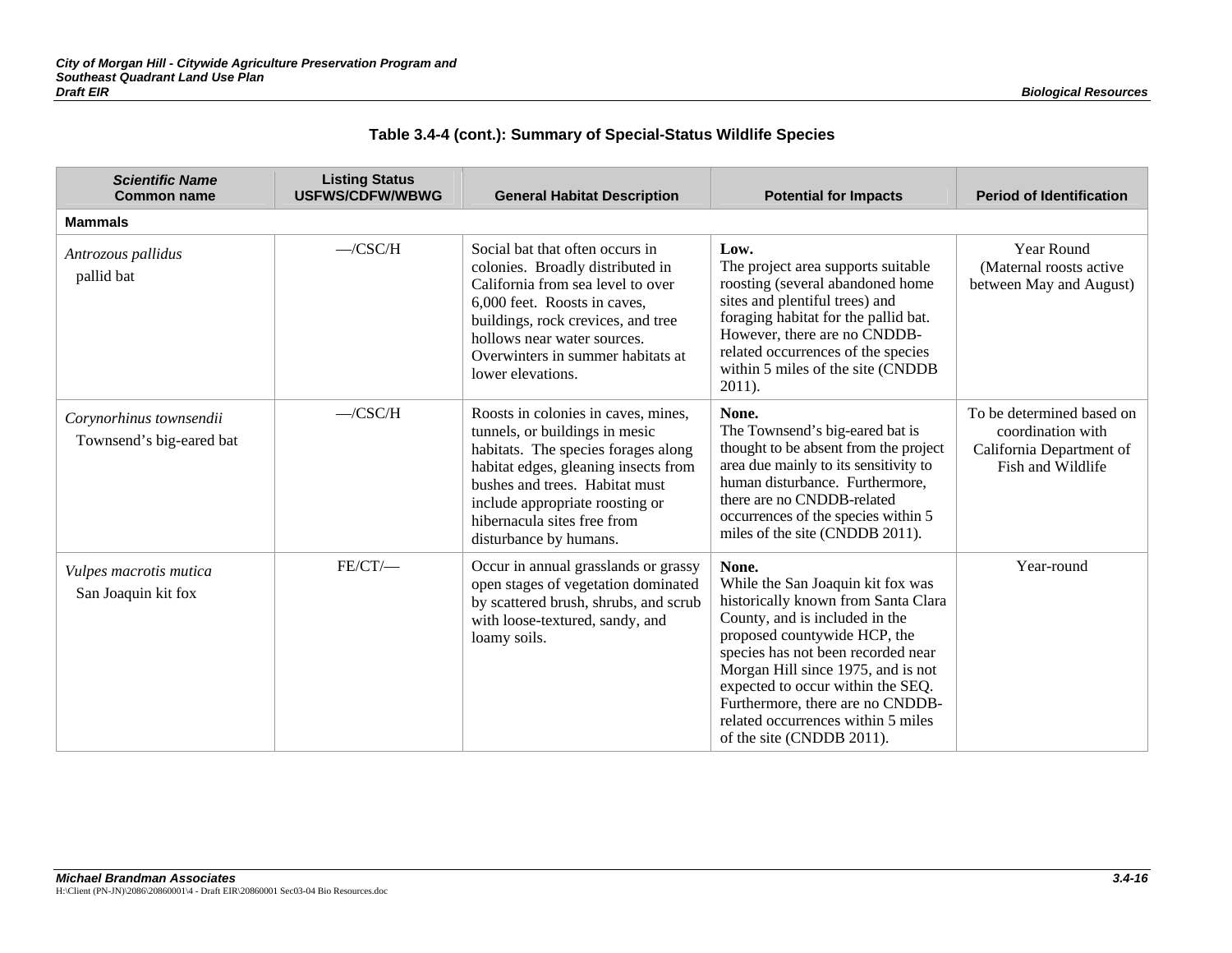|  | Table 3.4-4 (cont.): Summary of Special-Status Wildlife Species |  |
|--|-----------------------------------------------------------------|--|
|  |                                                                 |  |

| <b>Scientific Name</b><br><b>Common name</b>                                                 | <b>Listing Status</b><br><b>USFWS/CDFW/WBWG</b>                                                                           | <b>General Habitat Description</b>                                                                                                                                                                                            | <b>Potential for Impacts</b>                                                                                                                                                                                                                                                                              | <b>Period of Identification</b> |
|----------------------------------------------------------------------------------------------|---------------------------------------------------------------------------------------------------------------------------|-------------------------------------------------------------------------------------------------------------------------------------------------------------------------------------------------------------------------------|-----------------------------------------------------------------------------------------------------------------------------------------------------------------------------------------------------------------------------------------------------------------------------------------------------------|---------------------------------|
| Taxidea taxus<br>American badger                                                             | $-CSC$                                                                                                                    | Occurs in drier open stages of most<br>scrub, forest, and herbaceous<br>habitats with friable soil.                                                                                                                           | Low.<br>While the eastern portion of the<br>project area supports suitable<br>habitat for the American badger, no<br>burrows were observed during the<br>reconnaissance survey.<br>Furthermore, there are no CNDDB-<br>related occurrences of the species<br>within 5 miles of the site (CNDDB)<br>2011). | Year-round                      |
| <b>Status Codes</b>                                                                          |                                                                                                                           |                                                                                                                                                                                                                               |                                                                                                                                                                                                                                                                                                           |                                 |
| Federal<br>$FE = Federally Endanged$<br>$FT = Federally Thread$<br>$FD = Federally Delisted$ | <b>State</b><br>$CE = State Endanged$<br>$CT = State Thread$<br>$\text{CSC} = \text{State Species of}$<br>Special Concern | <b>CNPS</b><br>$1A =$ Presumed extinct in CA<br>$1B.X = Rare$ , Threatened, or Endangered in CA or elsewhere<br>$2.X =$ Rare, Threatened, or Endangered in CA but more common elsewhere<br>$3.X =$ More information is needed | Extensions: $X.1$ = seriously threatened in CA, $X.2$ = Fairly threatened in CA                                                                                                                                                                                                                           |                                 |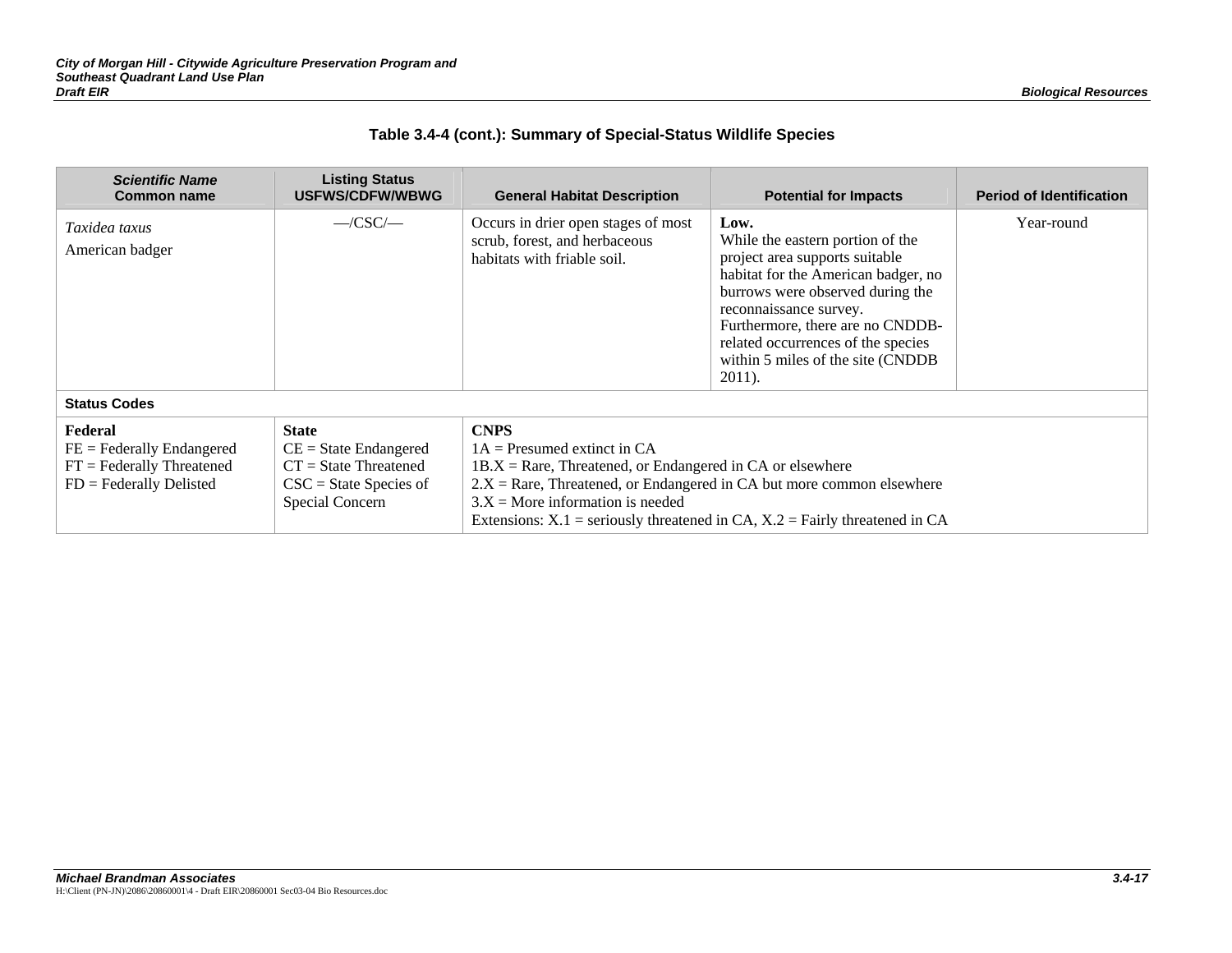## **3.4.3 - Regulatory Framework**

### **Federal**

### *Federal Clean Water Act: Sections 404 and 401*

Natural drainage channels and adjacent wetlands may be considered "Waters of the United States" (hereafter referred to as "jurisdictional waters") subject to the jurisdiction of the USACE. The extent of jurisdiction is defined in the Code of Federal Regulations but has also been subject to interpretation by the federal courts. Jurisdictional waters generally include:

- All waters which are currently used, or were used in the past, or may be susceptible to use in interstate or foreign commerce, including all waters which are subject to the ebb and flow of the tide;
- All interstate waters including interstate wetlands;
- All other waters such as intrastate lakes, rivers, streams (including intermittent streams), mudflats, sandflats, wetlands, sloughs, prairie potholes, wet meadows, playa lakes, or natural ponds, the use, degradation or destruction of which could affect interstate or foreign commerce;
- All impoundments of waters otherwise defined as waters of the United States under the definition;
- Tributaries of waters identified in paragraphs  $(a)(1)-(4)$  (i.e. the bulleted items above).

As determined by the United States Supreme Court in *Solid Waste Agency of Northern Cook County v. U.S. Army Corps of Engineers* (the SWANCC decision), channels and wetlands isolated from other jurisdictional waters cannot be considered jurisdictional solely on the basis of their use, hypothetical or observed, by migratory birds. However, the U.S. Supreme Court decisions *Rapanos v. United States* and *Carabell v. U.S. Army Corps of Engineers* (referred to jointly as the Rapanos decision) impose a "significant nexus" test for federal jurisdiction over wetlands. In June 2007, the USACE and Environmental Protection Agency (EPA) established guidelines for applying the significant nexus standard. This standard includes (1) a case-by-case analysis of the flow characteristics and functions of the tributary or wetland to determine if they significantly affect the chemical, physical, and biological integrity of downstream navigable waters and (2) consideration of hydrologic and ecologic factors.

The USACE regulates the filling or grading of such waters under the authority of Section 404 of the Clean Water Act. The extent of jurisdiction within drainage channels is defined by "ordinary high water marks" on opposing channel banks. Wetlands are habitats with soils that are intermittently or permanently saturated, or inundated. The resulting anaerobic conditions are suited for plant species known as hydrophytes that show a high degree of fidelity to such soils. Wetlands are identified by the presence of hydrophytic vegetation, hydric soils (soils saturated intermittently or permanently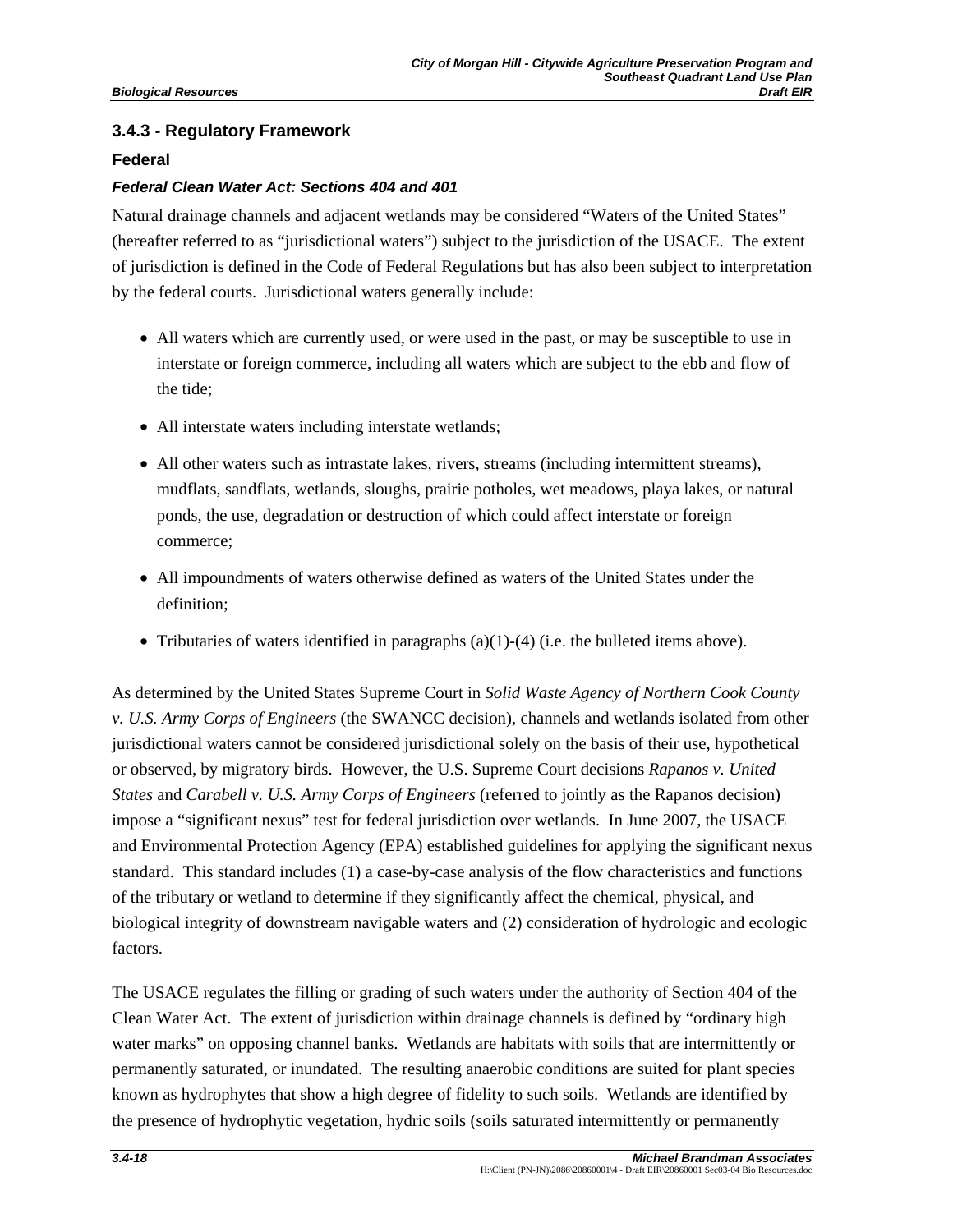saturated by water), and wetland hydrology according to methodologies outlined in the 1987 Corps of Engineers Wetlands Delineation Manual.

All activities that involve the discharge of fill into jurisdictional waters are subject to the permit requirements of the USACE. Such permits are typically issued on the condition that the applicant agrees to provide mitigation that results in no net loss of wetland functions or values. No permit can be issued until the Regional Water Quality Control Board (RWQCB) issues a certification (or waiver of such certification) that the proposed activity will meet state water quality standards. The filling of isolated wetlands, over which the USACE has disclaimed jurisdiction, is regulated by the RWQCB (discussed further below). It is unlawful to fill isolated wetlands without filing a Notice of Intent with the RWQCB. The RWQCB is also responsible for enforcing National Pollution Discharge Elimination System (NPDES) permits, including the General Construction Activity Storm Water Permit. All projects requiring federal money must also comply with Executive Order 11990 (Protection of Wetlands).

## *Endangered Species Act (ESA)*

The USFWS and National Marine Fisheries Service (NMFS) have jurisdiction over species formally listed as threatened or endangered under the federal Endangered Species Act (ESA). The federal ESA is a complex law enacted in 1973 to protect and recover plant and animal species in danger of becoming extinct and to conserve their ecosystems, with an ultimate goal being the recovery of a species to the point where it is no longer in need of protection. An endangered plant or animal species is one that is considered in danger of becoming extinct throughout all or a significant portion of its range. A threatened species is one that is likely to become endangered within the foreseeable future. The USFWS also maintains a list of species proposed for listing as endangered or threatened, and a list of candidate species for which sufficient information is available to support issuance of a proposed listing rule. It is illegal to take any listed species without specific authorization. Any activity that could result in take of a federally listed species requires a Section 10 take permit authorization from the USFWS or NMFS. Should another federal agency be involved with permitting the project, such as the USACE under jurisdiction of the Clean Water Act, Section 7 of the ESA requires the federal lead agency to consult with the USFWS or NMFS before permitting any activity that may result in take of a listed species. Section 9 of the ESA and its applicable regulations restrict certain activities with respect to endangered and threatened plants. However, these restrictions are less stringent than those applicable to fish and wildlife species. The provisions prohibit the removal of, malicious damage to, or destruction of any listed plant species from areas under federal jurisdiction.

## *Migratory Bird Treaty Act (MBTA)*

The Federal Migratory Bird Treaty Act (MBTA) provides for protection of migratory bird species, birds in danger of extinction, and their active nests. It is illegal to possess or take any bird protected under the act without a depredation permit from the USFWS, which includes protection of eggs,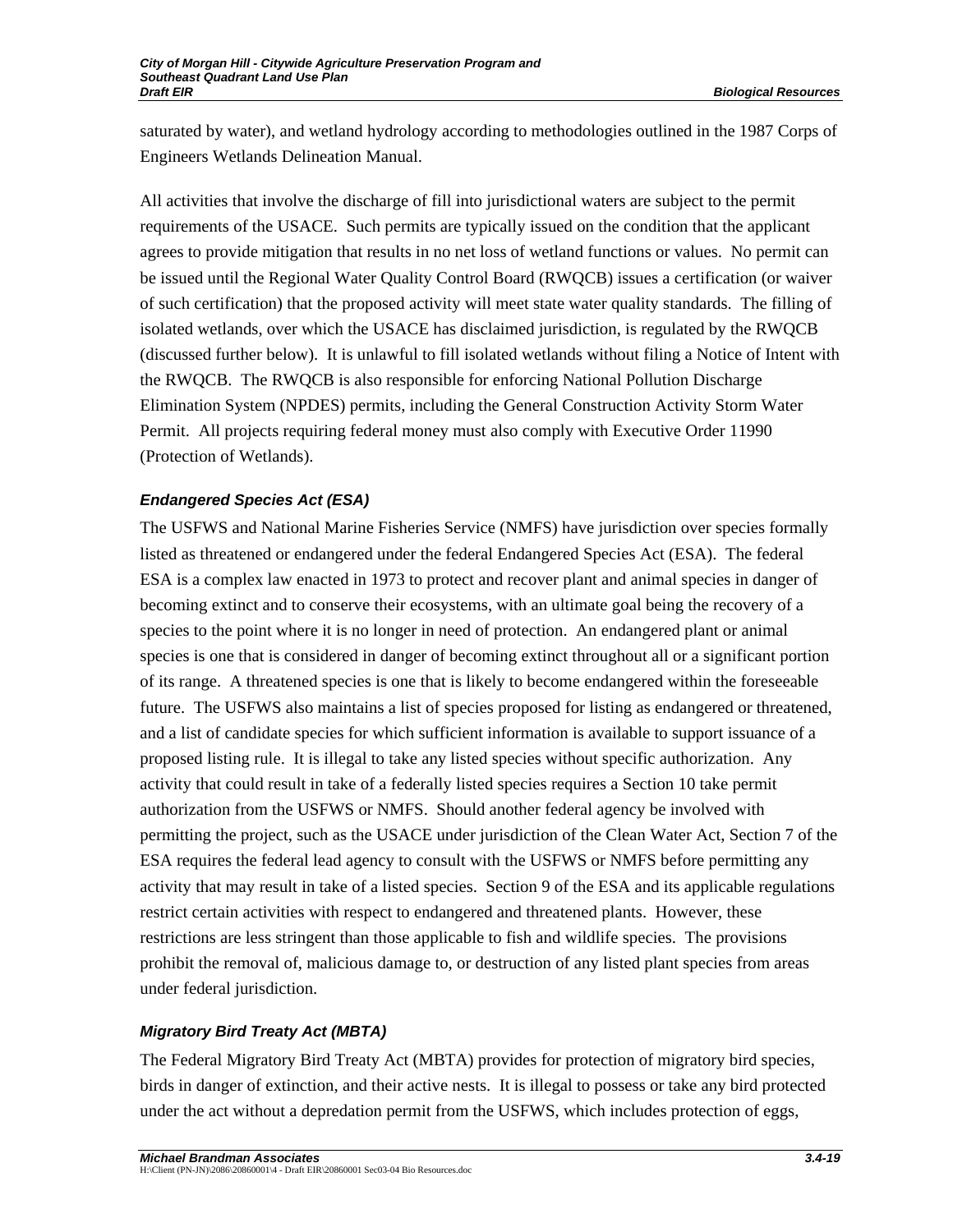young, and nests in active use. Although the MBTA technically provides for protection of most bird species, it is typically applied as a mechanism to protect active nests of raptors and colonial nesting species through the breeding and nesting season.

## *The Bald and Golden Eagle Protection Act*

The Bald Eagle Protection Act of 1940 (16 U.S.C. 668, enacted by 54 Stat. 250) protects bald and golden eagles by prohibiting the taking, possession, and commerce of such birds and establishes civil penalties for violation of this Act. Take of bald and golden eagles is defined as follows: "disturb means to agitate or bother a bald or golden eagle to a degree that causes, or is likely to cause, based on the best scientific information available, (1) injury to an eagle, (2) a decrease in its productivity, by substantially interfering with normal breeding, feeding, or sheltering behavior, or (3) nest abandonment, by substantially interfering with normal breeding, feeding, or sheltering behavior" (72 FR 31132; 50 CFR 22.3).

## **State**

## *California Endangered Species Act (CESA)*

Signed into law in 1984, the California Endangered Species Act (CESA) prohibits the "take" of any species that the California Fish and Game Commission determines to be an endangered species or a threatened species. CESA defines a "take" as "hunt, pursue, catch, capture, or kill, or attempt to hunt, pursue, catch, capture, or kill." CDFW enforces CESA. The act allows for take incidental to otherwise lawful development projects. CESA emphasizes early consultation to avoid potential impacts to rare, endangered, and threatened species and to develop appropriate mitigation planning to offset project-caused losses of listed species populations and their essential habitats.

## *Birds of Prey*

Birds of prey are protected in California under provisions of the State Fish and Game Code, Section 3503.5, which states that it is "unlawful to take, possess, or destroy any birds in the order *Falconiformes* or *Strigiformes* (birds of prey) or to take, possess, or destroy the nest or eggs of any such bird except as otherwise provided by this code or any regulation adopted pursuant thereto." Construction disturbance during the breeding season could result in the incidental loss of fertile eggs or nestlings, or otherwise lead to nest abandonment. Disturbance that causes nest abandonment and/or loss of reproductive effort is considered "taking" by the CDFW.

## *Porter-Cologne Act*

The Porter-Cologne Act established the California State Water Quality Resources Control Board and the Nine Regional Water Quality Control Boards (RWQCBs) in their current form. The RWQCBs regulate all activities, including dredging, filling, or discharge of materials into Waters of the State that are not regulated by the USACE, due to a lack of connectivity with a navigable water body and/or lack of an ordinary high water mark.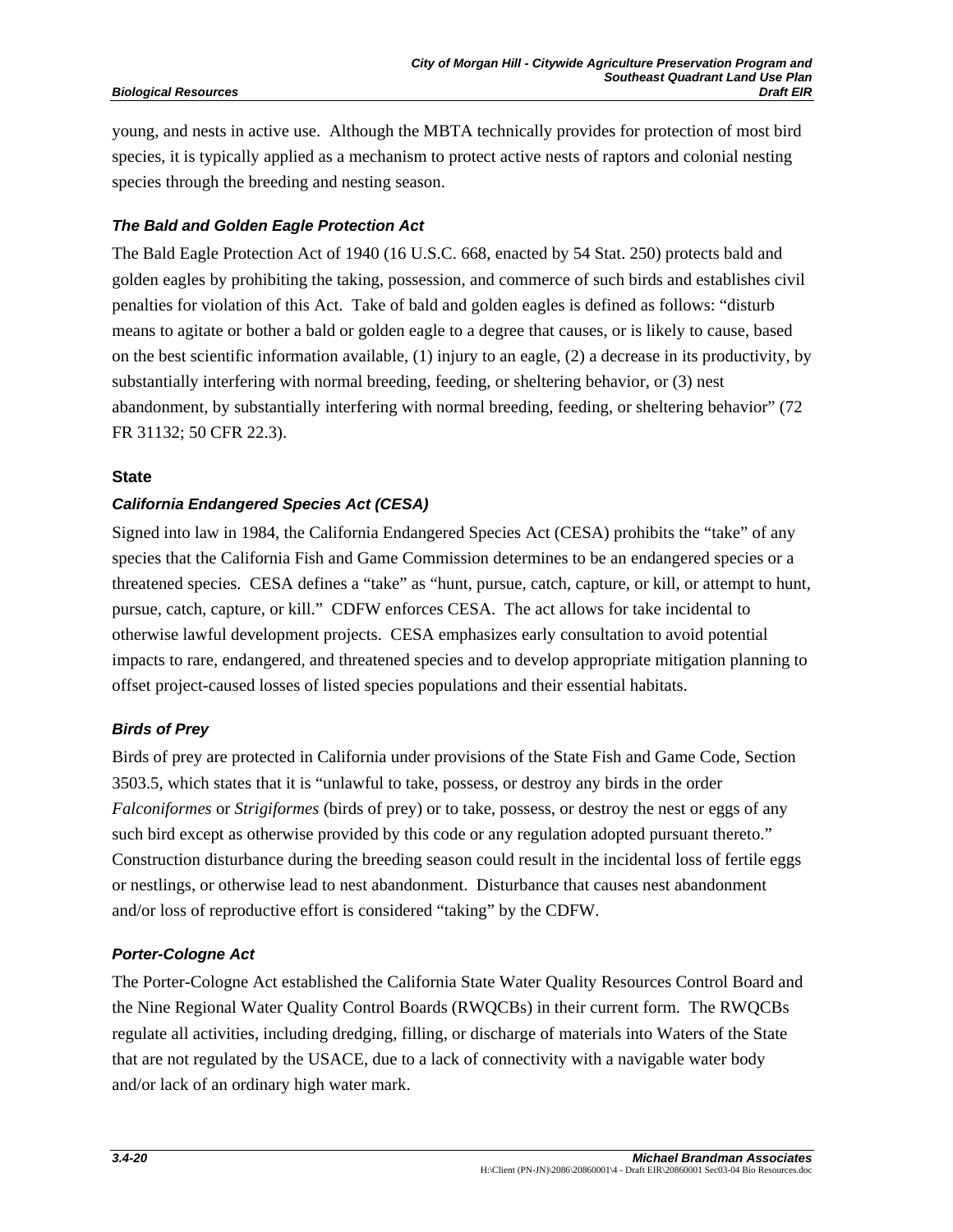### *CDFW Section 1600 Regulations*

The Fish and Game Code of California mandates that "it is unlawful for any person to substantially divert or obstruct the natural flow or substantially change the bed, channel, or bank of any river, stream, or lake designated by the department, or use any material from the streambeds, without first notifying the department of such activity." CDFW's jurisdiction includes ephemeral, intermittent, and perennial watercourses (including dry washes) characterized by (1) the presence of hydrophytic vegetation; (2) the location of definable bed and banks; and (3) the presence of existing fish or wildlife resources.

Furthermore, CDFW jurisdiction is often extended to habitats adjacent to watercourses, such as oak woodlands in canyon bottoms or willow woodlands that function as part of the riparian system. Historic court cases have further extended CDFW jurisdiction to include watercourses that seemingly disappear, but re-emerge elsewhere. Under the CDFW definition, a watercourse need not exhibit evidence of an OHWM to be claimed as jurisdiction. However, CDFW does not regulate isolated wetlands, that is, those that are not associated with a river, stream, or lake.

## *Sections 2080 and 2081 of the State Fish and Game Code*

Section 2080 of the State Fish and Game Code states that no person shall import into this state (California), export out of this state, or take, possess, purchase, or sell within this state, any species, or any part or product thereof, that the commission [State Fish and Game Commission] determines to be an endangered species or threatened species, or attempt any of those acts, except as otherwise provided in this chapter, the Native Plant Protection Act, or the California Desert Native Plants Act. Under Section 2081 of the Code, the CDFW may authorize individuals or public agencies to import, export, take, or possess, any state-listed endangered, threatened, or candidate species. These otherwise prohibited acts may be authorized through permits or Memoranda of Understanding if (1) the take is incidental to an otherwise lawful activity, (2) impacts of the authorized take are minimized and fully mitigated, (3) the permit is consistent with any regulations adopted pursuant to any recovery plan for the species, and (4) the applicant ensures adequate funding to implement the measures required by CDFW. CDFW shall make this determination based on the best scientific and other information that is reasonably available and shall include consideration of the species' capability to survive and reproduce.

#### *Section 3503 of the State Fish and Game Code*

Section 3503 of the State Fish and Game Code states, "It is unlawful to take, possess, or needlessly destroy the nest or eggs of any bird, except as otherwise provided by this code or any regulation made pursuant thereto."

#### *Natural Community Conservation Planning Program*

The Natural Community Conservation Planning Program, managed by CDFW, is designed to conserve multiple species and their habitats, while also providing for the compatible use of private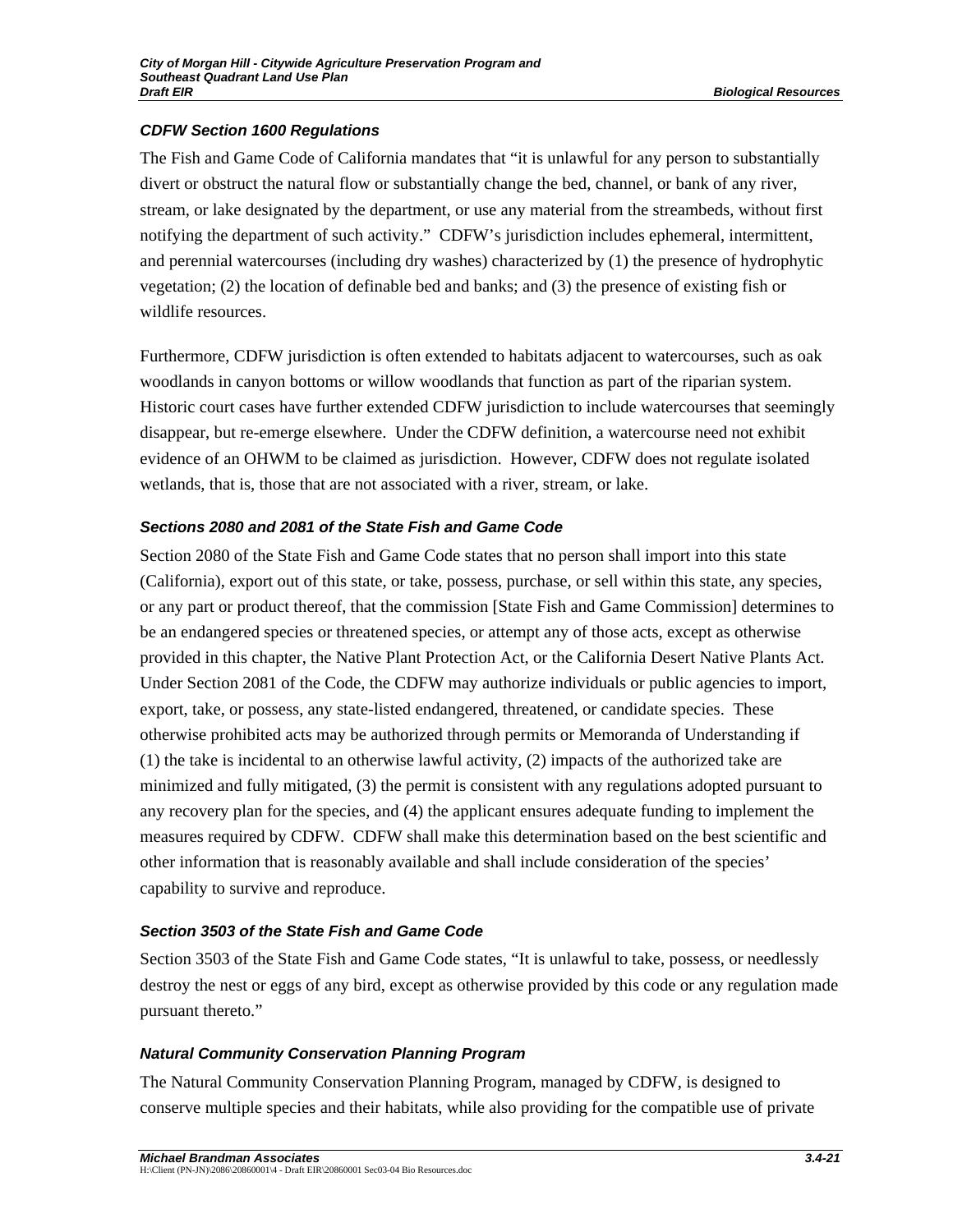land. Through local planning, the Natural Community Conservation Planning Program process protects wildlife and habitat before the landscape becomes so fragmented or degraded by development that listings are required under the FESA. Instead of saving small, disconnected units of habitat for just one species at a time, agencies, local jurisdictions, and other interested parties have an opportunity, through the Natural Community Conservation Planning Program, to work cooperatively to develop plans that consider broad landscapes, or ecosystems, and the needs of many species. Partners enroll in the programs and, by mutual consent, habitat areas with high conservation values are set aside and may not be developed. Partners also agree to study, monitor, and develop management plans for these reserve areas. The program provides a process for fostering economic growth by allowing approved development in enrolled areas with lower conservation values.

#### *Native Plant Protection Act*

The Native Plant Protection Act includes measures to preserve, protect, and enhance rare and endangered native plants. The definition of rare and endangered differs from those contained in CESA. However, the list of native plants afforded protection pursuant to this act includes those listed as rare and endangered under the CESA. The Native Plant Protection Act provides limitations on take as follows: "No person shall import into this state, or take, possess, or sell within this state" any rare or endangered native plant, except in compliance with provisions of the act. Individual landowners are required to notify the CDFW at least 10 days in advance of changing land uses to allow the CDFW to salvage any rare or endangered native plant material.

#### *California Native Plant Society*

The CNPS is a statewide resource conservation organization that has developed an inventory of California's special-status plant species. This inventory is a summary of information on the distribution, rarity, and endangerment of California's vascular plants. This rare plant inventory consists of four lists. CNPS presumes that List 1A plant species are extinct in California because they have not been seen in the wild for many years. CNPS considers List 1B plants as rare, threatened, or endangered throughout their range. List 2 plant species are considered rare, threatened, or endangered in California, but more common in other states. Plant species on lists 1A, 1B, and 2 meet CDFW criteria for endangered, threatened, or rare listing. Plant species for which CNPS requires additional information in order to properly evaluate their status are included on List 3. List 4 plant species are those of limited distribution in California whose susceptibility to threat is considered low at the current time.

#### **Local**

#### *City of Morgan Hill*

#### *General Plan*

The City of Morgan Hill General Plan establishes the following goals and policies related to biological resources that are applicable to the proposed project: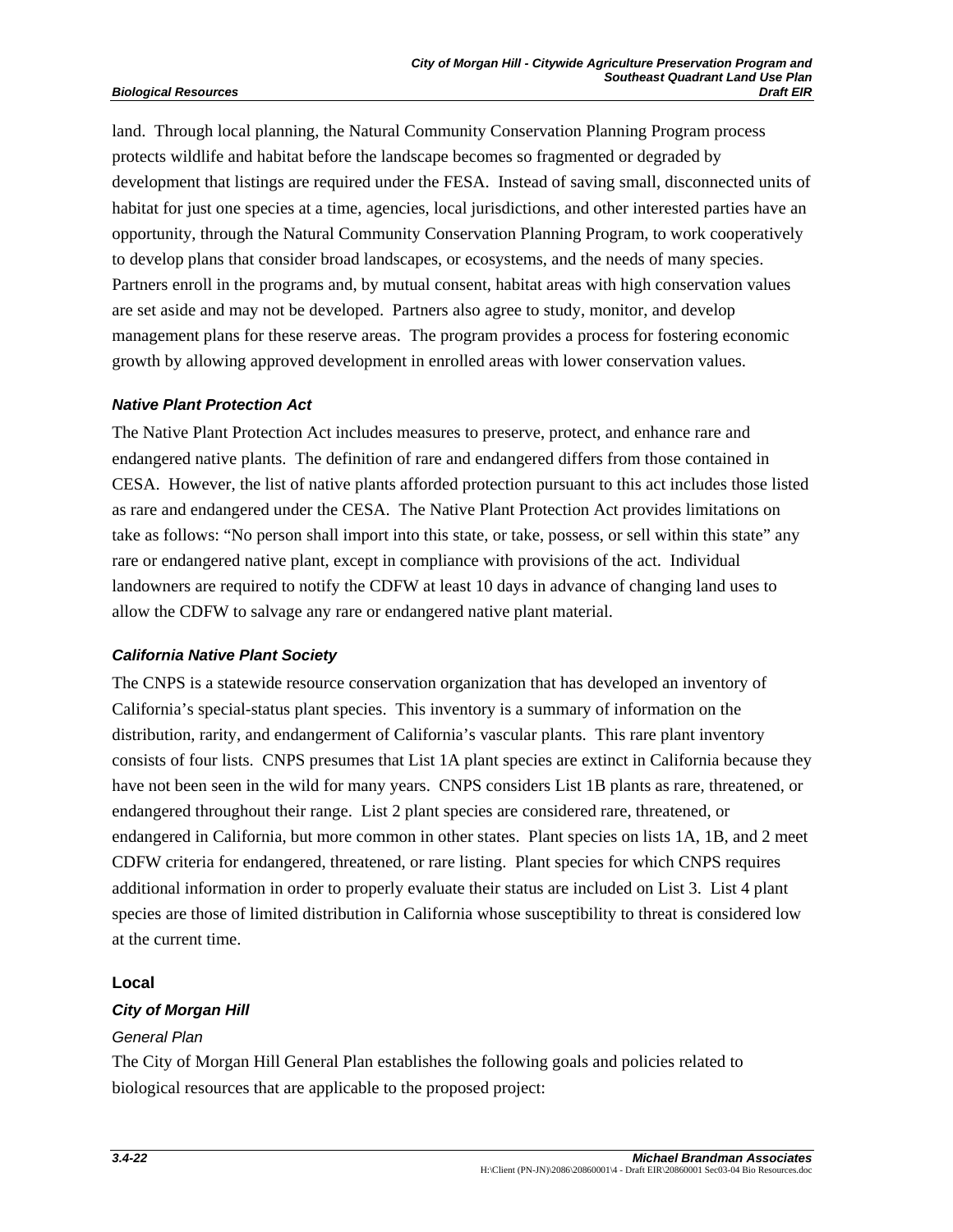## **Circulation**

- **C Policy 3P:** Continue to implement the program for planting street trees and landscaping arterial streets and major intersections.
- **C Policy 3.11:** Landscape and include street trees in the public right-of-way (exclusive of paved roads) and medians.

## **Open Space and Conservation**

- **OSC Goal 6:** Protection of native plants and animals
- **OSC Policy 6c:** Preserve outstanding natural features, such as the skyline of a prominent hill, rock outcroppings, and native and/or historically significant trees.
- **OSC Policy 6e:** Identify and protect wildlife, rare and endangered plants and animals and heritage resources from loss and destruction.
- **OSC Policy 6g:** Encourage use of native plants, especially drought-resistant species, in landscaping to the extent possible.
- **OSC Action 6.1:** Develop Design Guidelines provisions requiring construction activities to avoid disturbance to natural features to the extent feasible.

## **Public Health and Safety**

- **PHS Policy 6.g:** Encourage the protection, restoration, and enhancement of remaining native grasslands, oak woodlands, marshlands and riparian habitat.
- **PHS Policy 6.h:** Preserve and protect mature, healthy trees whenever feasible, particularly native trees and other trees which are of significant size or of significant aesthetic value to immediate vicinity or to the community as a whole.

## *Tree Ordinance*

Morgan Hill Municipal Code Chapter 12.32 sets forth restrictions on tree removal activities. "Indigenous tree" species (Oak, California Bay, Madrone, Sycamore, and Alder) with a trunk circumference of 18 inches or more, or non-indigenous tree species with a trunk circumference of 40 inches or more are subject to the provisions of Chapter 12.32. The permit requirement outlined in the ordinance does not apply to developments that have been reviewed and approved by the Planning Commission or Community Development Director provided that tree removal conforms to the landscape plans of those developments. The ordinance also does not apply to non-indigenous trees in residential zones.

## *Sensitive Sites*

Under provision 18.74.060 – Sensitive Sites, as pertains to riparian corridors and waterways, a site is considered sensitive when it: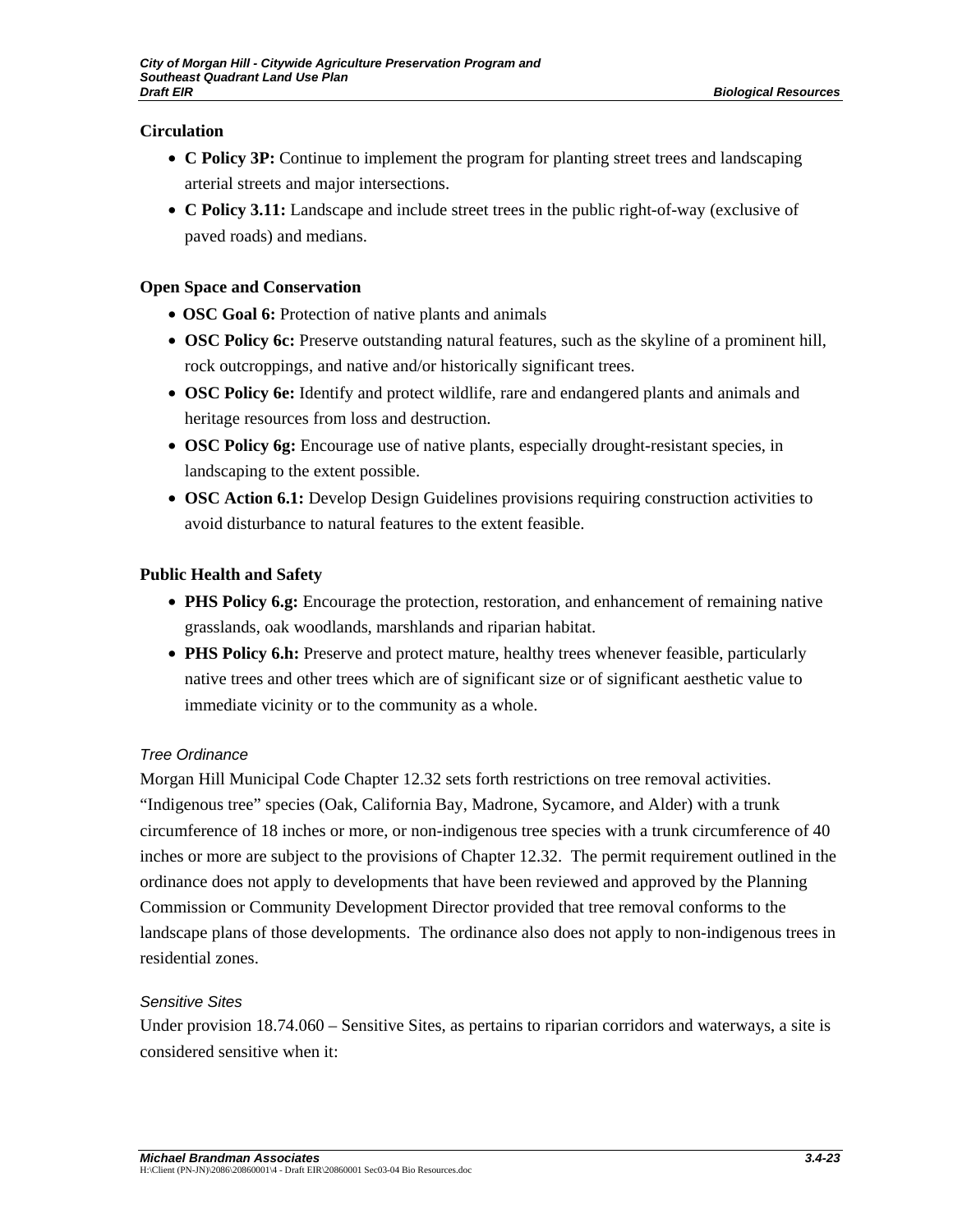- 1. Involves a notable feature such as a hillside, ridgeline, watercourse, major drainage way or floodplain.
- 2. Contains or is immediately adjacent to a mapped riparian habitat area or a mapped critical habitat for federally listed endangered species.
- 3. Is within two hundred feet of a lake or shore.
- 4. Is within fifty feet of a stream or watercourse.

## *Santa Clara Valley Habitat Conservation Plan/Natural Community Conservation Plan*

The Santa Clara Valley Habitat Conservation Plan/Natural Community Conservation Plan (HCP/NCCP) was adopted in late 2012. The partners of this HCP/NCCP are the County of Santa Clara; the Santa Clara Valley Transportation Authority; the Santa Clara Valley Water District; the cities of San Jose, Gilroy, and Morgan Hill; the California Department of Fish and Wildlife; and the U.S. Fish and Wildlife Service. The HCP/NCCP gives the City long-term endangered species permits/authorized take coverage from the U.S. Fish and Wildlife Service and the California Department of Fish and Wildlife for the its own activities within the City.. The HCP/NCCP outlines goals and policies for preservation of biological resources within the plan boundaries.

## **3.4.4 - Methodology**

MBA evaluated potential impacts on biological resources through review of the existing General Plan, federal and state lists of special-status species, aerial photographs, and visual reconnaissance. A senior biologist from MBA conducted site reconnaissance on May 5, 2011. (Note that reconnaissance-level surveys may occur any time of the year).

## **3.4.5 - Thresholds of Significance**

According to Appendix G, Environmental Checklist, of the CEQA Guidelines, biological resources impacts resulting from the implementation of the proposed project would be considered significant if the project would:

- a.) Have a substantial adverse effect, either directly or through habitat modifications, on any species identified as a candidate, sensitive, or special status species in local or regional plans, policies, or regulations, or by the California Department of Fish and Game or U.S. Fish and Wildlife Service?
- b.) Have a substantial adverse effect on any riparian habitat or other sensitive natural community identified in local or regional plans, policies, and regulations or by the California Department of Fish and Game or U.S. Fish and Wildlife Service?
- c.) Have a substantial adverse effect on federally protected wetlands as defined by Section 404 of the Clean Water Act (including, but not limited to, marsh, vernal pool, coastal, etc.) through direct removal, filling, hydrological interruption, or other means?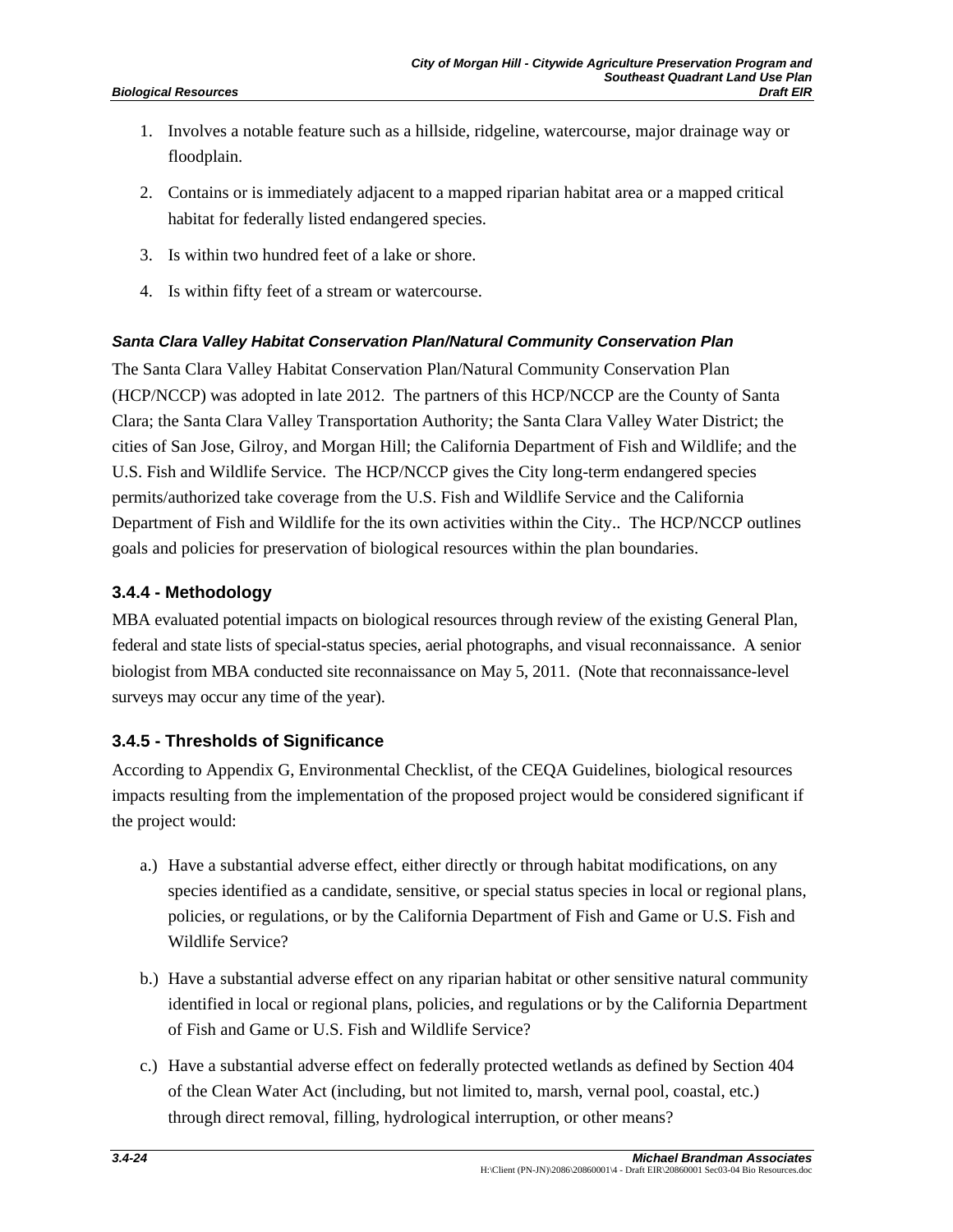- d.) Interfere substantially with the movement of any native resident or migratory fish or wildlife species or with established native resident or migratory wildlife corridors, or impede the use of wildlife nursery sites?
- e.) Conflict with any local policies or ordinances protecting biological resources, such as a tree preservation policy or ordinance?
- f.) Conflict with the provisions of an adopted Habitat Conservation Plan, Natural Community Conservation Plan, or other approved local, regional, or state habitat conservation plan?

## **3.4.6 - Project Impacts and Mitigation Measures**

This section discusses potential impacts associated with the development of the project and provides mitigation measures where appropriate.

## **Special-Status Species**

## **Impact BIO-1: Development and land use activities contemplated by the SEQ may adversely affect special-status species protected by state and federal law.**

## *Impact Analysis*

Special-status plant and wildlife species typically occur in undeveloped areas, although it is possible for them to occur within developed areas as well. According to the CNDDB, no special-status plant or wildlife species are recorded within the boundaries of the SEQ Area. However, as noted above, a number of special-status species are known to occur within 5 miles of the site. Because of the history of agricultural practices within the SEQ Area, the presence of special-status plant species is highly unlikely—none were observed during a reconnaissance survey, and no mitigation is expected for impacts to special-status plants either in the greater SEQ Area or within the proposed High School area.

Areas within the SEQ do support suitable habitat for several special-status animal species, including California tiger salamander, California red-legged frog, Pacific pond turtle, white-tailed kite, burrowing owl, and various bat species.

## *SEQ Area (Program Level)*

The General Plan Amendments associated with the Sports-Recreation-Leisure and Open Space designations have the potential to facilitate new development and land use activities that could potentially impact special-status plant and wildlife species. The General Plan Amendments associated with the Rural County and Residential Estate land use designations have limited potential to impact special-status plant and wildlife species because existing land use activities within these areas are expected to experience little to no change. The Residential Estate designation is proposed only to recognize existing residential subdivisions approved by the County. Regardless, in the absence of specific details of individual project applications, it would be speculative to attempt to predict such impacts at a programmatic level. Future development activities that occur within the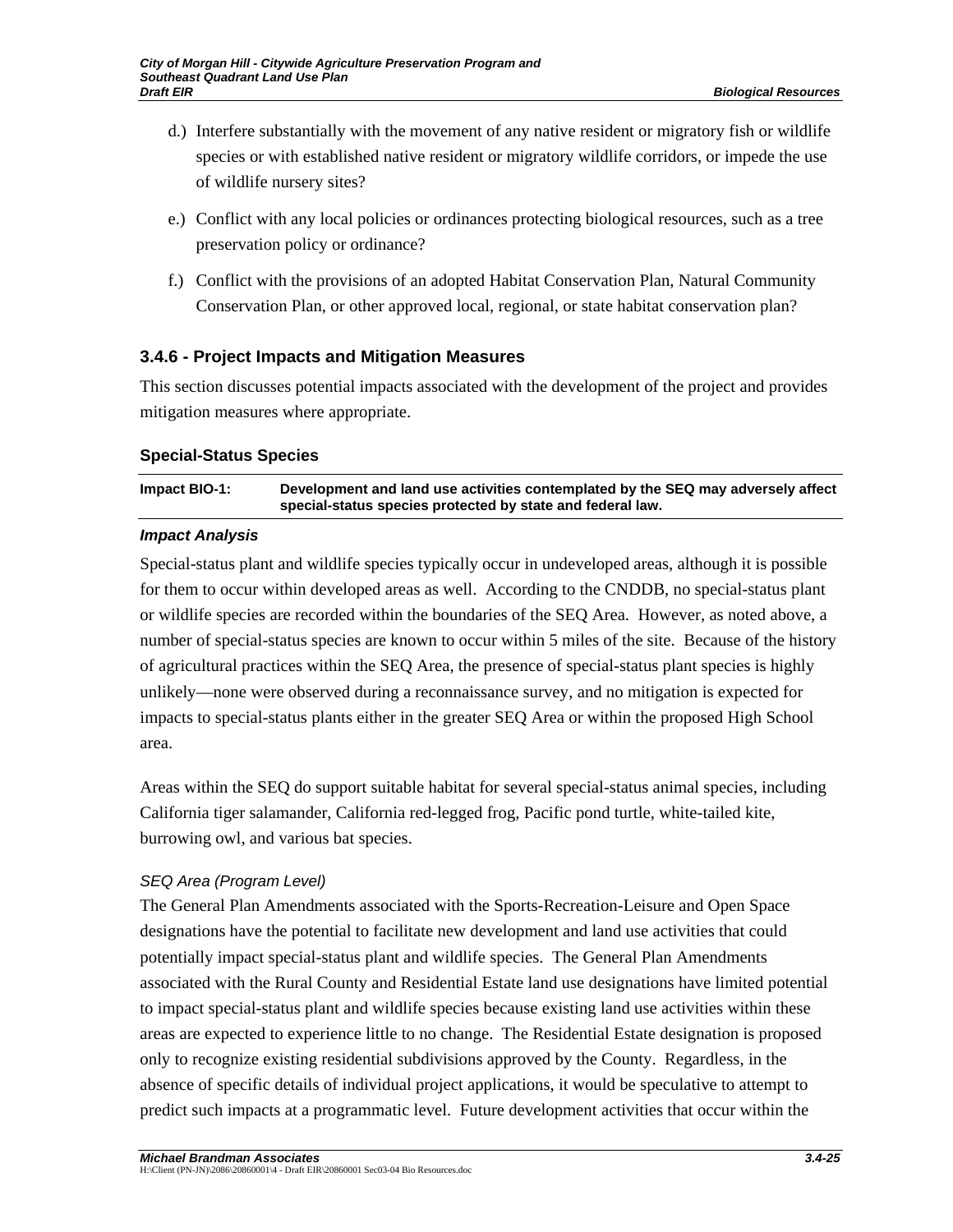SEQ Area pursuant to the boundary adjustments and land use designations changes would be subject to project-level environmental review, as well as applicable federal, state, and local requirements concerning special status species. Impacts would be less than significant.

#### *High School Site (Project Level)*

The area identified for the future High School—bound by Murphy Avenue to the west, Barrett Avenue to the north and Tennant Avenue to the south—currently supports three residences with associated trees and a small orchard. The lands between the homesteads are used for row crops.

A small out building sits on the northeast corner of Murphy Avenue/Tennant Avenue that supports a roost (likely nesting roost) for an owl. Although there was no direct observation of the individual owl(s), many pellets and white wash were noted. The mature trees and orchard trees of the subject site likely provide nesting habitat for a number of migratory bird species, other owls and potentially for bat species.

The SEQ Area does not support any special-status plant species; therefore, there would be no significant impacts to plant species as a result of constructing the High School. The known roosting site (and likely nesting site) of an owl species poses a potentially significant impact to a bird of prey from the removal of the structure that occurs on the corner of Murphy Avenue/Tennant Avenue. Potential impacts to migratory birds, other birds of prey, and various bat species are also possible, should any of these species occur in the trees or are found inhabiting other structures associated with the High School site. Implementation of Mitigation Measures BIO-1a and BIO-1b would reduce any impacts to sensitive species to a level that is less than significant.

#### *Level of Significance Before Mitigation*

*SEQ Area (Program Level)*  Less than significant impact.

*High School Site (Project Level)*  Potentially significant impact.

#### *Mitigation Measures*

**MM BIO-1a High School.** A qualified biologist shall conduct a pre-construction survey for nesting migratory birds and tree-nesting raptors in all trees occurring within 250-feet of construction areas. Pre-disturbance surveys shall also be conducted prior to tree or ground trimming or tree removal. These surveys shall be conducted within 30 days of first tree or ground disturbance in the area, if such disturbance occurs during the breeding season (February 1 to August 31). If protected birds (including raptors) are detected, a construction-free buffer (appropriately sized based on species) shall be established around each active nest and monitored by a qualified biologist for the duration of the breeding season or until it is determined the young are independent.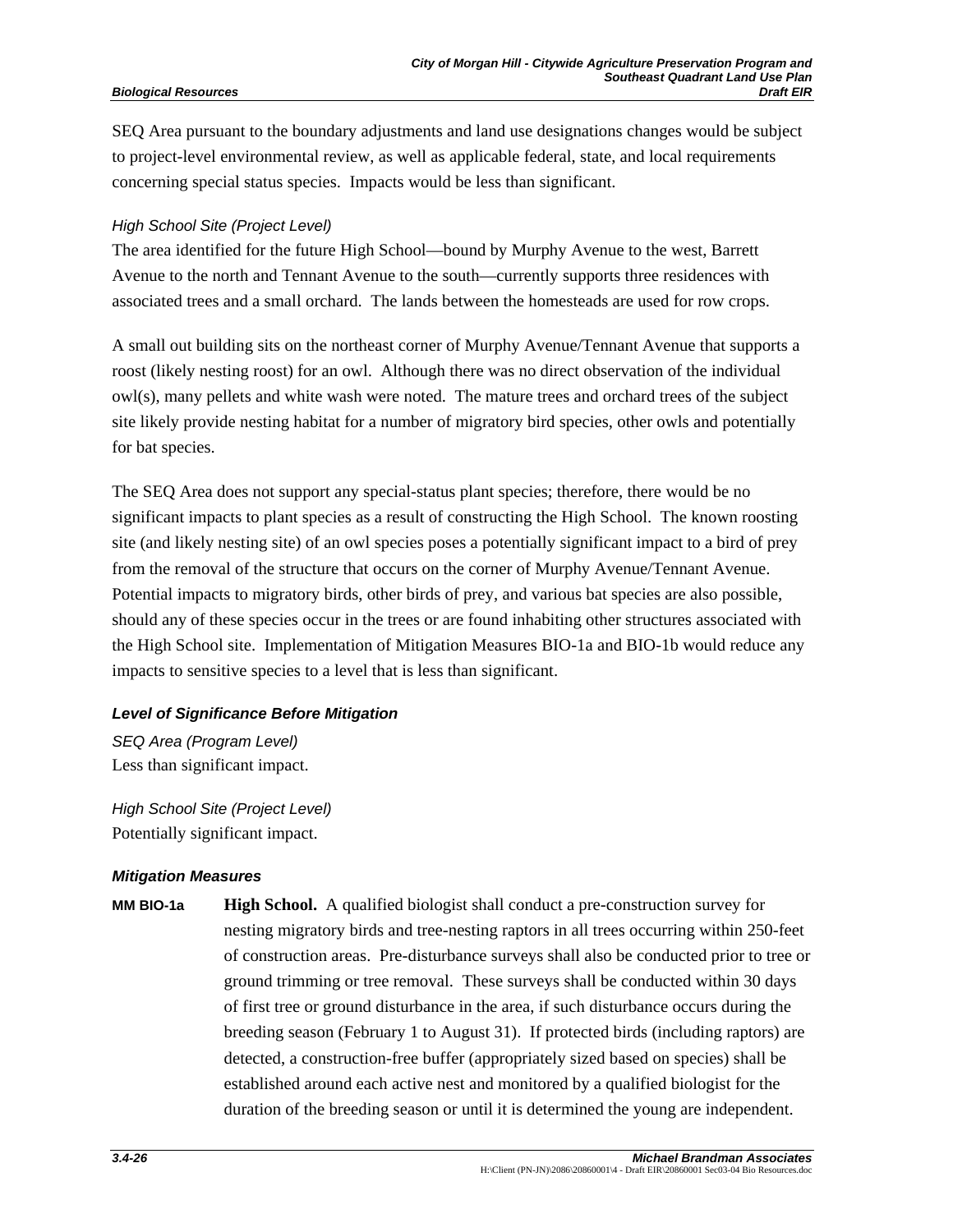Pre-construction avian surveys are not required during the non-breeding season, as birds are expected to abandon their roosts if disturbed by construction, tree trimming or tree removal. This mitigation measure shall not apply to tree trimming or tree removal activities that occur during the non-breeding season (September 1 to January 31).

**MM BIO-1b High School.** Prior to tree removal activities or building demolition, a qualified bat biologist (i.e., one who possess a Scientific Collection Permit and Memorandum of Understanding for bats with the CDFW) shall conduct the following surveys:

- No less than 180 prior to the anticipated date of tree removal or building demolition, day time surveys shall be conducted for all trees or buildings. The purpose of these surveys is to determine if bats are present. These studies shall be performed between either March 1 and April 15 or between August 1 and October 15.
- No less than 30 days prior to the anticipated date of tree removal or building demolition, nighttime emergence surveys for roosting bats shall be performed.

If bats are present in structures, the following procedures shall be implemented:

- Removal of night roosts shall occur only during daylight hours. Building demolition shall occur between June and mid-late October. If building demolition is scheduled to occur between October 15 and May 31, 4-foot by 8 foot sections (number of sections to be determined at time of surveys) of the roof must be removed by mid-October (prior to start of hibernacula use).
- Removal of maternity roosts shall only occur after young are volant (i.e., able to fly, typically August 15) and before start of hibernacula use (October 15). Removal of known maternity roost habitat would be conducted as follows: passive eviction of bats by a qualified biologist if possible, and if not possible, removal of windows and doors or other appropriate portions of the structure, as determined by a qualified biologist, 7 to 10 days prior to building demolition. Demolition must occur during daylight hours.
- Snags or live trees shall only be removed during seasons when bats are active and young are volant (March 1 to April 15 and August 1 to October 15).

#### *Level of Significance After Mitigation*

*SEQ Area (Program Level)*  Less than significant impact.

*High School Site (Project Level)*  Less than significant impact.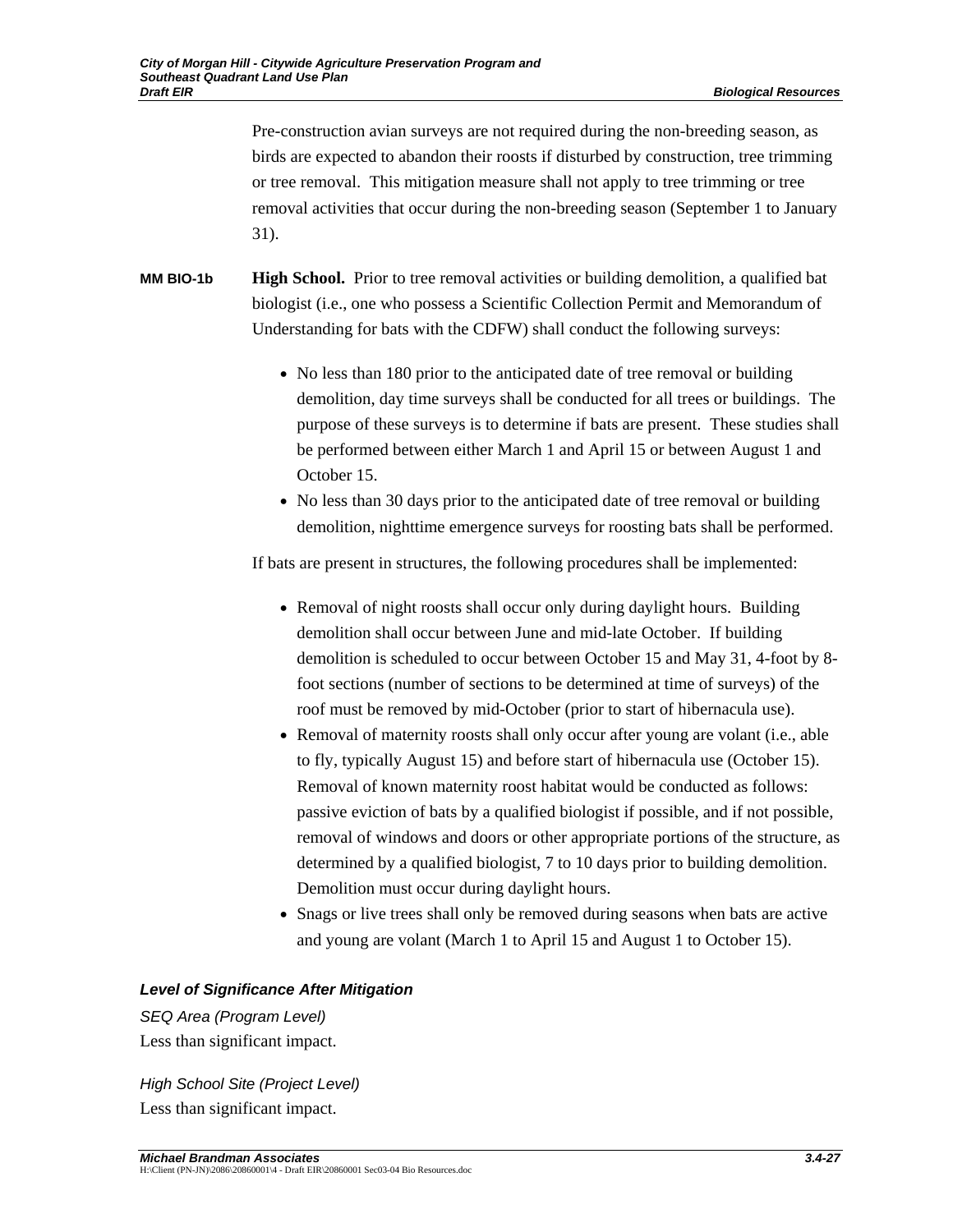### **Sensitive Natural Communities**

**Impact BIO-2: Development and land use activities contemplated within the SEQ would not adversely impact sensitive natural communities or riparian habitat.** 

#### *Impact Analysis*

Within the SEQ Area, the only sensitive natural community is riparian habitat. Under Morgan Hill Municipal Code Section 18.74.060, one criterion for a site to be considered sensitive is when it occurs within 50 feet of a riparian area. (Note that the Santa Clara Valley HCP/NCCP also has standards for riparian setbacks, but this impact analysis uses the City's 50-foot standard as the basis for assessing impacts). Riparian habitats are found along creek corridors and drainages, and support vegetation that can draw water from beneath the water table. Riparian habitats generally occur along the banks and adjacent to banks of naturally occurring rivers, streams and drainages.

Three creeks—Tennant, Foothill, and Maple—flow within the SEQ Area and all are all tributaries to Coralitos Creek, which drains to the Monterey Bay. Tennant Creek runs in a generally north-south direction mainly along Hill Road. The majority of the creek within the SEQ Area runs in engineered channels, though there are several reaches that are daylighted and support some riparian habitat. Foothill Creek runs in a generally east-west direction and is in its natural condition (offering the densest riparian habitat within the SEQ Area) until its waters are rerouted through an engineered channel at approximately Tennant and Foothill Avenues. Maple Creek occurs in its natural state for a relatively short distance onsite before its flows are rerouted through an engineered channel. The riparian vegetation that occurs along these creeks within the SEQ is relatively narrow, consisting of only 1 to 2 tree widths, made up of a mix of valley oak, elderberry, and willow. These areas generally lack the structural diversity found in robust riparian habitats.

While riparian systems are known to serve as dispersal corridors and islands of habitat for an estimated 83 percent of amphibians and 40 percent of reptiles in California, the sparse reaches of riparian habitat within the SEQ Area offer only small islands of habitat in a sea of agricultural/lowdensity residential development. As such, these riparian areas support only low to moderate biotic value. Nonetheless, they offer potential breeding habitat for California tiger salamander and California red-legged frog along with movement corridor habitat for these species; support habitat for resident and migratory bird species; and offer potential roosting habitat for several bat species.

Should future development require crossing these features, adding culverts, removing woody vegetation, etc., permits could be required from the USFWS, CDFW or RWQCB. To preserve sensitive riparian habitats and maintain watershed health (including water and habitat quality), the County of Santa Clara would require compliance with the Santa Clara Valley Water Resources Protection Collaborative.

The riparian areas adjacent to sections of Tennant, Foothill, and Maple Creeks have a potential to be negatively impacted by buildout of the SEQ. Based on the relatively low habitat value ascribed to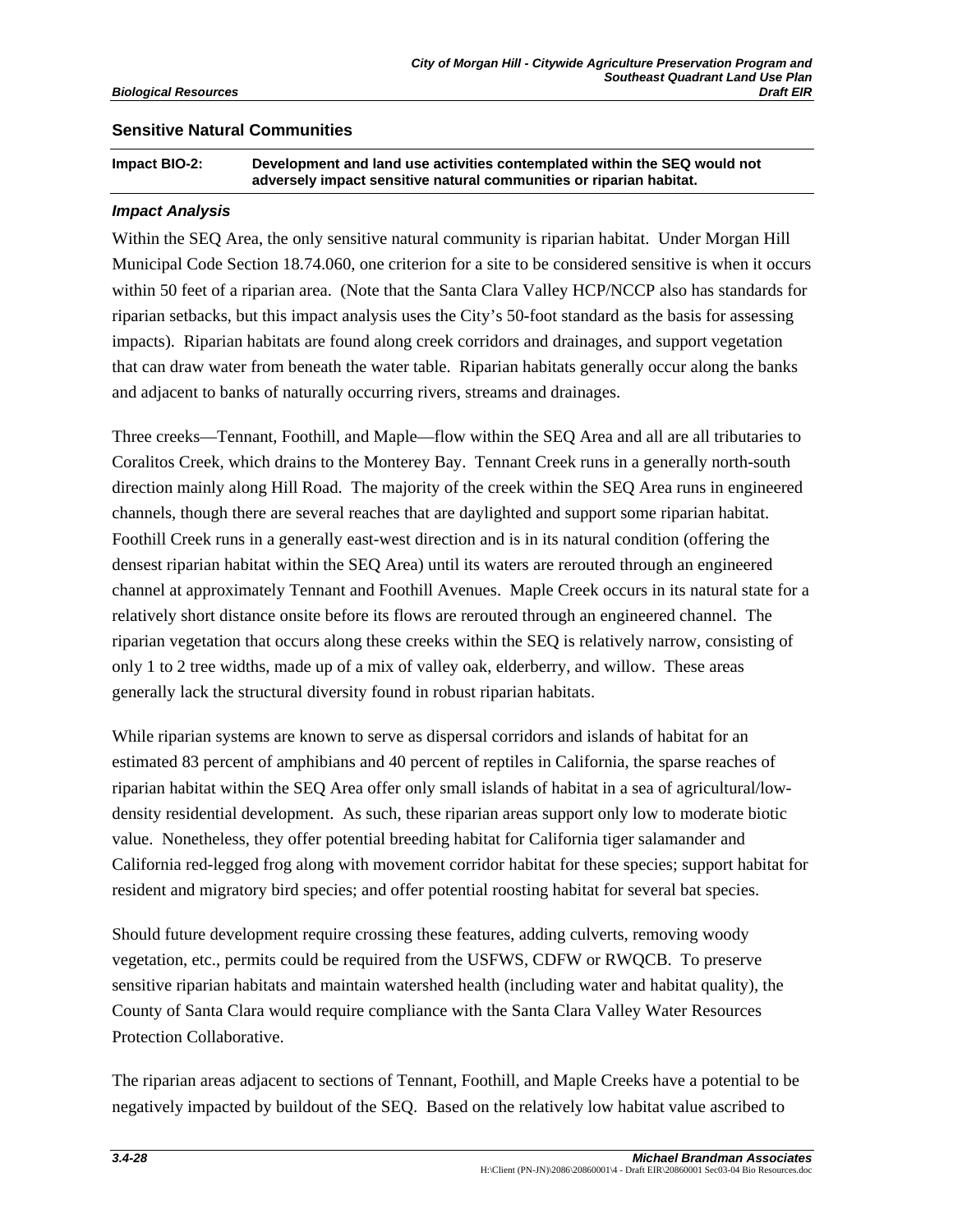these existing riparian resources, and the stringent requirements already in place in the Santa Clara Valley Water Resources Protection Collaborative, any negative impact could be mitigated to a less than significant level at the time project-level environmental review is completed.

## *SEQ Area (Program Level)*

The SEQ Area contains various waterways, including Tennant Creek and its tributaries that may contain riparian habitat. There are no other sensitive natural communities within the SEQ Area.

The General Plan Amendments associated with the Sports-Recreation-Leisure and Open Space designations have the potential to facilitate new development and land use activities that could potentially impact riparian habitat. The General Plan Amendments associated with the Rural County and Residential Estate land use designations have limited potential to impact riparian habitat because existing land use activities within these areas are expected to experience little to no change. The Residential Estate designation is proposed only to recognize existing residential subdivisions approved by the County. Regardless, in the absence of specific details of individual project applications, it would be speculative to attempt to predict such impacts at a programmatic level. Future development activities that occur within the SEQ Area pursuant to the boundary adjustments and land use designations changes would be subject to project-level environmental review, as well as applicable federal, state, and local requirements concerning riparian habitat. Impacts would be less than significant.

#### *High School Site (Project Level)*

The High School site does not support any sensitive natural communities or riparian habitats. Therefore, there will be no adverse impacts related to this category from buildout of the High School. Impacts would be less than significant.

## *Level of Significance Before Mitigation*

*SEQ Area (Program Level)*  Less than significant impact.

*High School Site (Project Level)*  Less than significant impact.

## *Mitigation Measures*

No mitigation is necessary.

## *Level of Significance After Mitigation*

*SEQ Area (Program Level)*  Less than significant impact.

*High School Site (Project Level)*  Less than significant impact.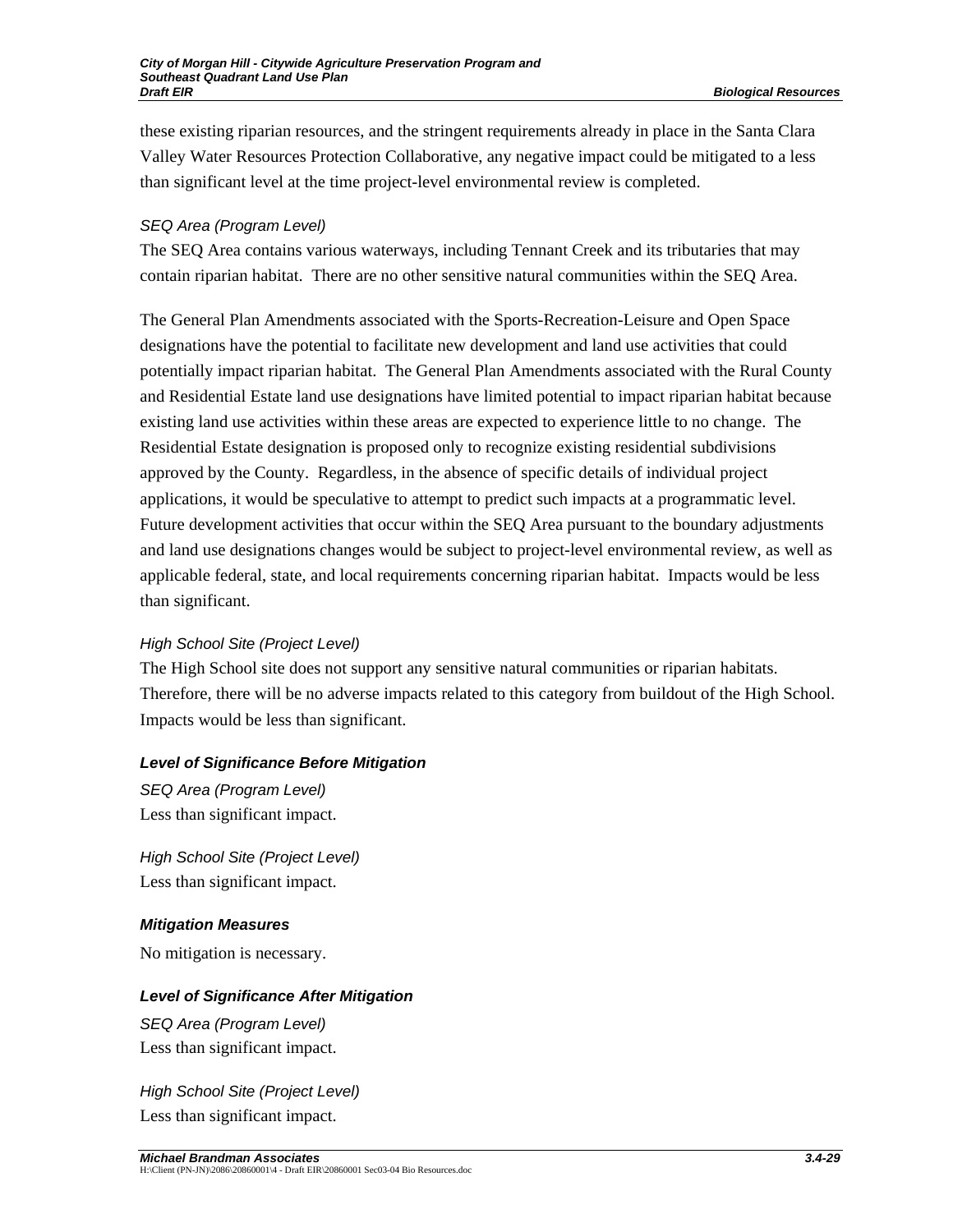### **Wetlands**

**Impact BIO-3: Development and land use activities contemplated by the SEQ would not have a substantial adverse effect on federally protected wetlands.** 

### *Impact Analysis*

## *SEQ Area (Program Level)*

The SEQ Area contains various waterways, including Tennant Creek and its tributaries that may contain federally protected wetlands.

The General Plan Amendments associated with the Sports-Recreation-Leisure and Open Space designations have the potential to facilitate new development and land use activities that could potentially impact wetlands. The General Plan Amendments associated with the Rural County and Residential Estate land use designations have limited potential to impact wetlands because existing land use activities within these areas are expected to experience little to no change. The Residential Estate designation is proposed only to recognize existing residential subdivisions approved by the County. Regardless, in the absence of specific details of individual project applications, it would be speculative to attempt to predict such impacts at a programmatic level. Future development activities that occur within the SEQ Area pursuant to the boundary adjustments and land use designations changes would be subject to project-level environmental review, as well as applicable federal, state, and local requirements concerning wetlands. Impacts would be less than significant.

## *High School Site (Project Level)*

The High School site does not support any wetland features; therefore, project buildout would have no adverse effects on protected wetlands. No mitigation is required. Impacts are less than significant impact

## *Level of Significance Before Mitigation*

*SEQ Area (Program Level)*  Less than significant impact.

*High School Site (Project Level)*  Less than significant impact.

#### *Mitigation Measures*

No mitigation is necessary.

## *Level of Significance After Mitigation*

*SEQ Area (Program Level)*  Less than significant impact.

*High School Site (Project Level)*  Less than significant impact.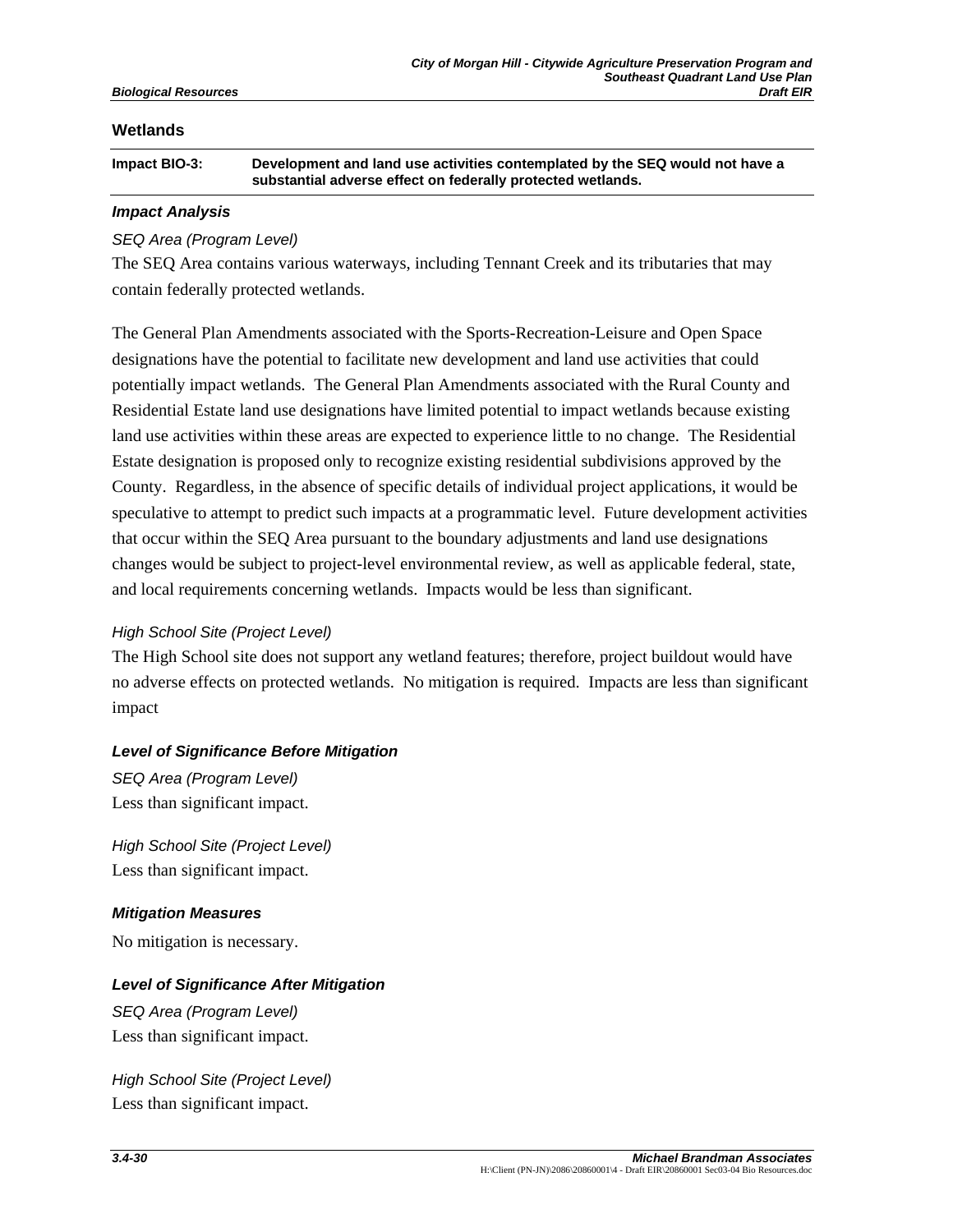### **Wildlife Movement**

| Impact BIO-4: | Development of the proposed project would not substantially interfere with wildlife |
|---------------|-------------------------------------------------------------------------------------|
|               | movement but may impede the use of a wildlife nursery site.                         |

#### *Impact Analysis*

#### *SEQ Area (Program Level)*

As described previously, the riparian vegetation that occurs along the creeks within the SEQ Area is relatively narrow, consisting of only 1 to 2 tree widths, made up of a mix of valley oak, elderberry and willow. As such, the riparian corridors are not considered high value for wildlife movement or use as a wildlife nursery. Therefore, the proposed boundary adjustments and land use designations changes contemplated within the SEQ Area would not have the potential to adversely affect wildlife movement. Future development activities that occur within the SEQ Area pursuant to the boundary adjustments and land use designations changes would be subject to project-level environmental review, as well as applicable federal, state, and local requirements concerning wildlife movement. Any change to the current habitat value would be evaluated at the time of project-level review. Impacts to wildlife movement would be less than significant.

### *High School Site (Project Level)*

Wildlife nursery sites likely to occur within the High School site include outbuildings with a roosting owl, attics, barns, and/or mature trees. The loss of maternal nesting/roosting sites would be considered significant under CEQA. Implementation of Mitigation Measure BIO-1b would render any impacts to wildlife nursery sites to a level that is less than significant.

#### *Level of Significance Before Mitigation*

*SEQ Area (Program Level)*  Less than significant impact.

*High School Site (Project Level)*  Potentially significant impact.

#### *Mitigation Measures*

*SEQ Area (Program Level)*  No mitigation is necessary.

*High School Site (Project Level)*  Implement Mitigation Measure BIO-1b.

#### *Level of Significance After Mitigation*

*SEQ Area (Program Level)*  Less than significant impact.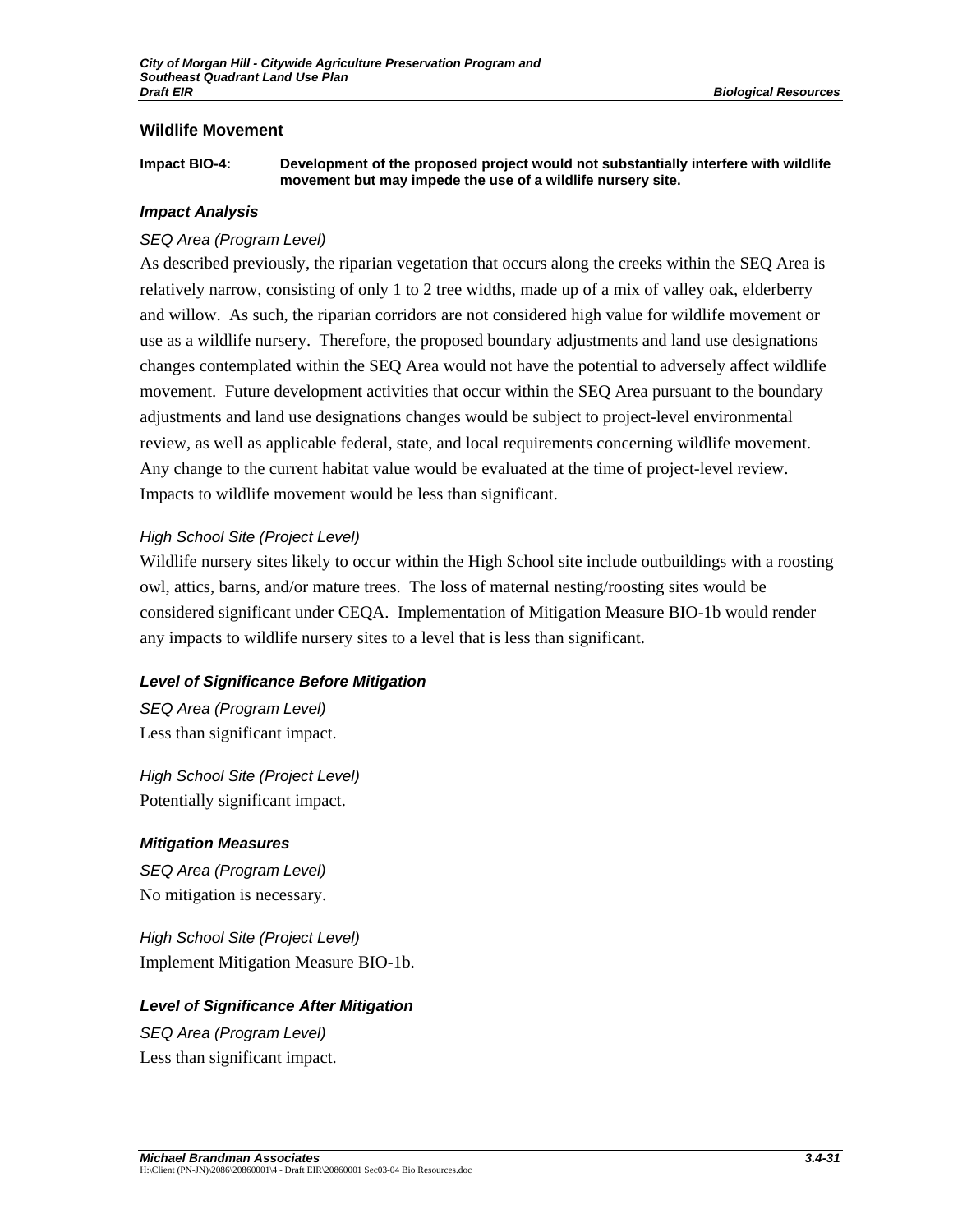## *High School Site (Project Level)*  Less than significant impact.

### **Local Biological Policies and Ordinances**

**Impact BIO-5: Development of the proposed project would not conflict with any local policies or ordinances protecting biological resources, such as a tree preservation policy or ordinance.** 

### *Impact Analysis*

### *SEQ Area (Program Level)*

The SEQ Area contains trees that may be subject to the City of Morgan Hill's Tree Ordinance (Municipal Code Chapter 12.32).

Future development and land use activities that occur within the SEQ Area would require discretionary review by the City of Morgan Hill. Municipal Code Chapter 12.32 exempts developments that have been reviewed and approved by the Planning Commission or Community Development Director from the provisions of the chapter provided that tree removal conforms to the landscape plans of those developments. Therefore, no conflicts would occur with the tree ordinance. Impacts would be less than significant.

### *High School Site (Project Level)*

The High School site contains a number of mature trees, including species that may be subject to Municipal Code Chapter 12.32. Future development activities associated with the High School would require discretionary review by the City of Morgan Hill. Municipal Code Chapter 12.32 exempts developments that have been reviewed and approved by the Planning Commission or Community Development Director from the provisions of the chapter, provided that tree removal conforms to the landscape plans of those developments. Therefore, no conflicts would occur with the tree ordinance. Impacts would be less than significant.

#### *Level of Significance Before Mitigation*

*SEQ Area (Program Level)*  Less than significant impact.

*High School Site (Project Level)*  Less than significant impact.

#### *Mitigation Measures*

No mitigation is necessary.

## *Level of Significance After Mitigation*

*SEQ Area (Program Level)*  Less than significant impact.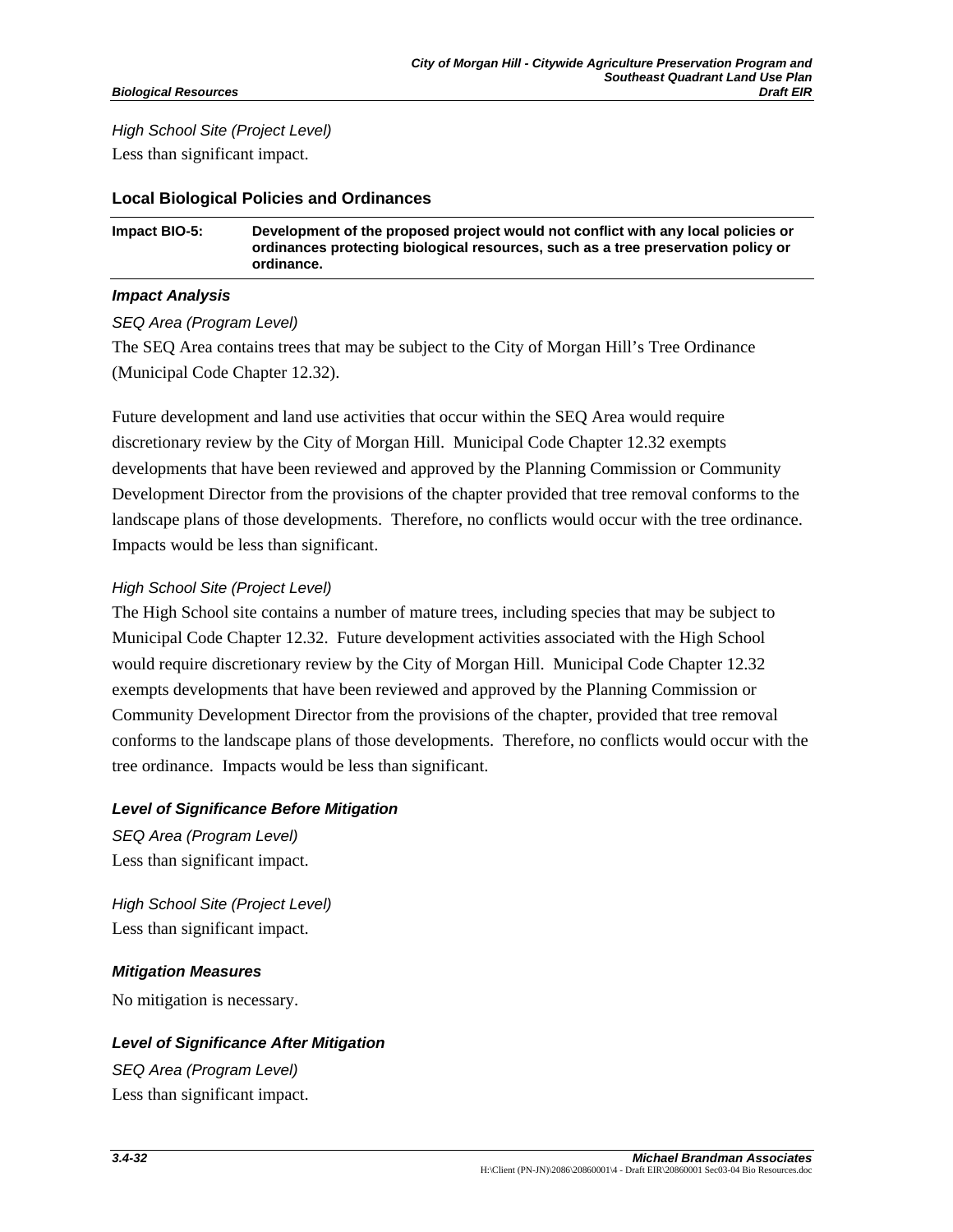*High School Site (Project Level)* 

Less than significant impact.

### **Conservation Plan**

| Impact BIO-6: | Development of the proposed project may conflict with an adopted habitat |
|---------------|--------------------------------------------------------------------------|
|               | conservation plan or natural community conservation plan.                |

### *Impact Analysis*

## *SEQ Area (Program Level)*

The project site falls within the boundaries of the Santa Clara Valley HCP/NCCP. The HCP/NCCP was adopted in 2012, and outlines procedures to minimize take of covered species and undesirable land use changes that have the potential to impact habitat. According to HCP/NCCP Figure 2-2, the plan classifies the SEQ Area as "Agriculture." Figure 2-3 indicates a small portion of the area is suitable as Type 3 open space, which overlaps with the Agriculture Priority Area shown in Exhibit 2-9. The Type 3 Open Space designation is compatible with the uses contemplated within the proposed Agriculture Priority Area.

Future development and land use activities that occur within the SEQ Area would be subject to the provisions of HCP/NCCP Chapter 2.3.7 Rural Development and Chapter 9.4.1, which establishes fee obligations. As such, Mitigation Measure BIO-6a requires future development and land use activities that occur within the SEQ Area to comply with the applicable provisions of the HCP/NCCP. With the implementation of mitigation, impacts would be less than significant.

## *High School Site (Project Level)*

The High School site is also within the boundaries of the HCP/NCCP. HCP/NCCP Figure 2-2 classifies the High School site as Agriculture. Development of the High School would be subject to the provisions of HCP/NCCP Chapter 2.3.7 Rural Development and Chapter 9.4.1, which establishes fee obligations. As such, Mitigation Measure BIO-6b requires the High School to comply with the applicable provisions of the HCP/NCCP. With the implementation of mitigation, impacts would be less than significant.

## *Level of Significance Before Mitigation*

*SEQ Area (Program Level)*  Potentially significant impact.

*High School Site (Project Level)*  Potentially significant impact.

## *Mitigation Measures*

**MM BIO-6a SEQ Area.** Prior to issuance of a grading permit, applicants for future development and land use activities that occur within the SEQ Area shall submit an application to the City of Morgan Hill for coverage under the Santa Clara Valley HCP/NCCP. As